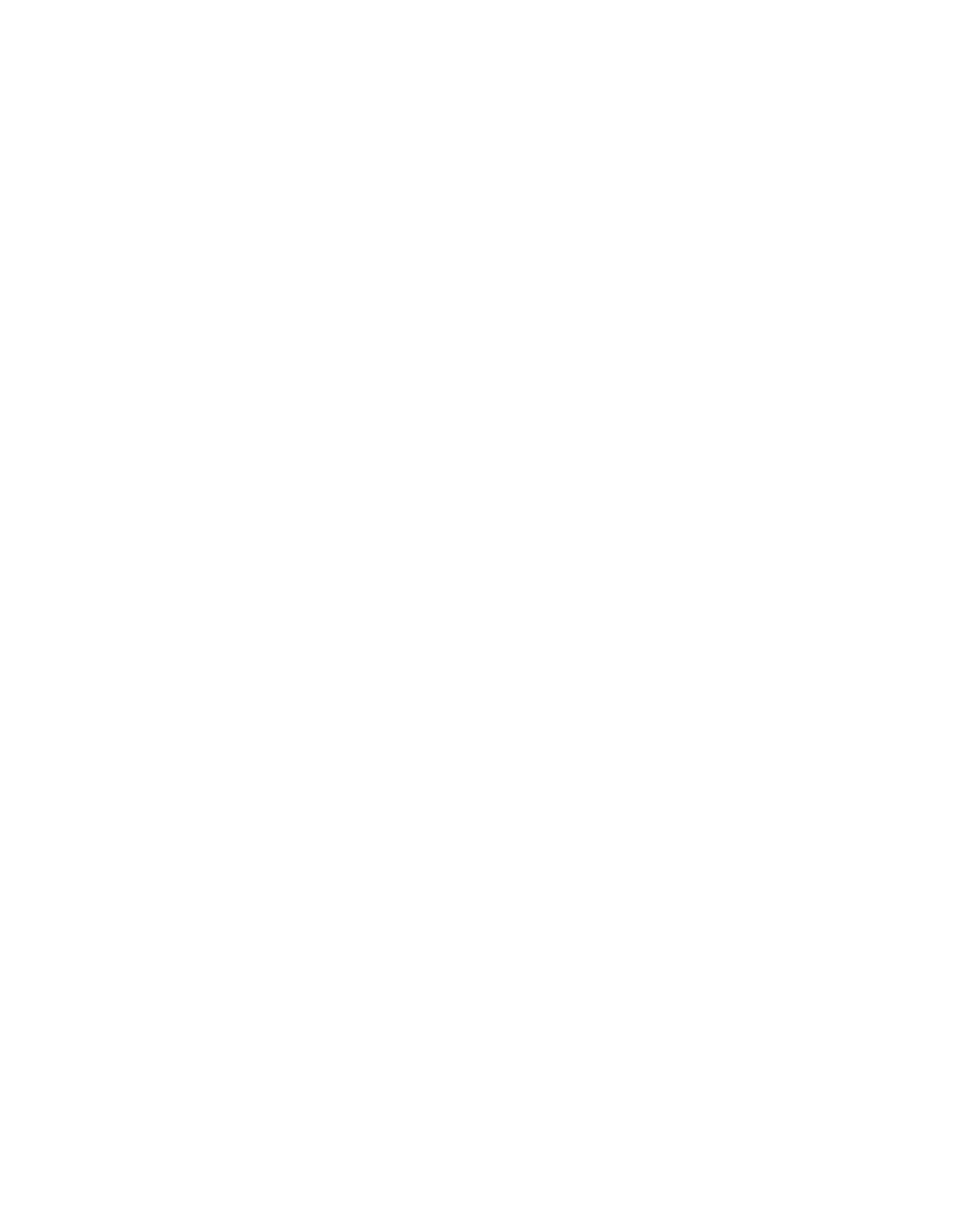#### February 2019

Dear Colleagues,

The Lupus Research Alliance and the National Minority Quality Forum are pleased to present this final report of the inaugural meeting of our Lupus Multi-Cultural Engagement Partnership, which was held on December 11–12, 2017 in New York City in the offices of the Lupus Research Alliance. Over the course of these two days, nearly 40 experts took up the gauntlet and grappled with two thorny, interrelated objectives:

- Clear-eyed articulation of the challenges that serve to impede progress in creating clinical trial cohorts that more accurately reflect the diverse populations who are affected by lupus; and
- The development of actionable recommendations to answer those challenges that can be implemented in different settings and have a high potential for success.

We are immensely appreciative of the commitment that compelled the participants from around the country to venture to New York City in mid-December to work with us on what some have defined as an intractable problem. However, we need engagement from those participants and beyond. The recommendations presented in this report are suggested ways that different groups can get involved. As you review this report, we ask you to give consideration to how your organizations can engage with us to achieve what we believe is a shared objective: the creation of new science that can lead to innovative, safe, and effective therapies to manage, and perhaps cure, the complex disease of lupus in all of its manifestations.

We would also like to recognize our sponsors. Without their support, this meeting and the initiatives that it has already stimulated would not have been possible. Our thanks to: Bristol-Myers Squibb, EMD Serono, GSK, and Mallinckrodt Pharmaceuticals.

We look forward to hearing from you on how we can work together toward our ambitious goal of pushing the limits of scientific exploration and shepherding new discoveries into potential treatments to ultimately help ease the burden of people living with lupus.

Sincerely,

House & M Falar

Kenneth M. Farber President and Chief Executive Officer Lupus Research Alliance



Gary A. Puckrein, PhD President and Chief Executive Officer National Minority Quality Forum

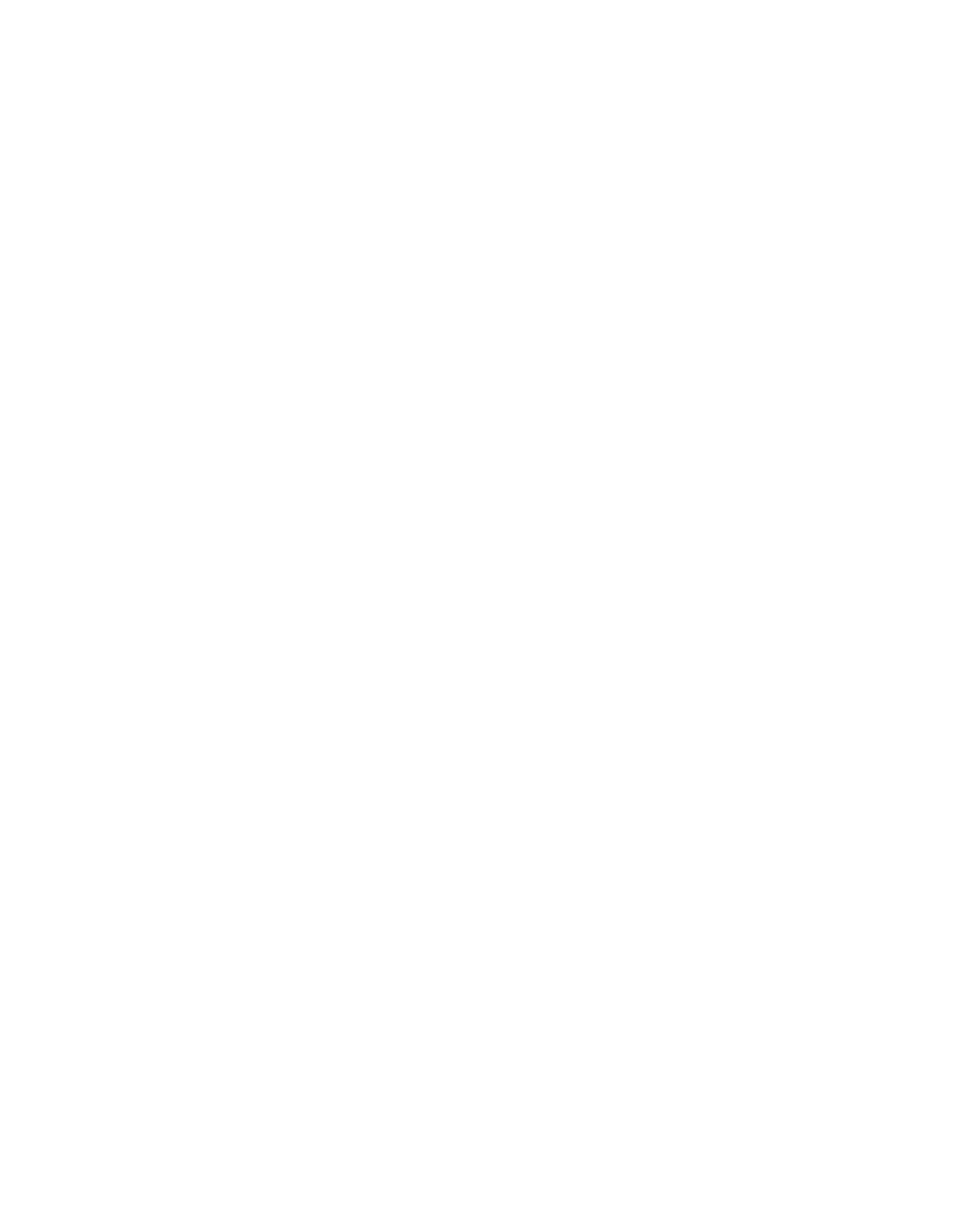# **TABLE OF CONTENTS**

### **APPENDICES**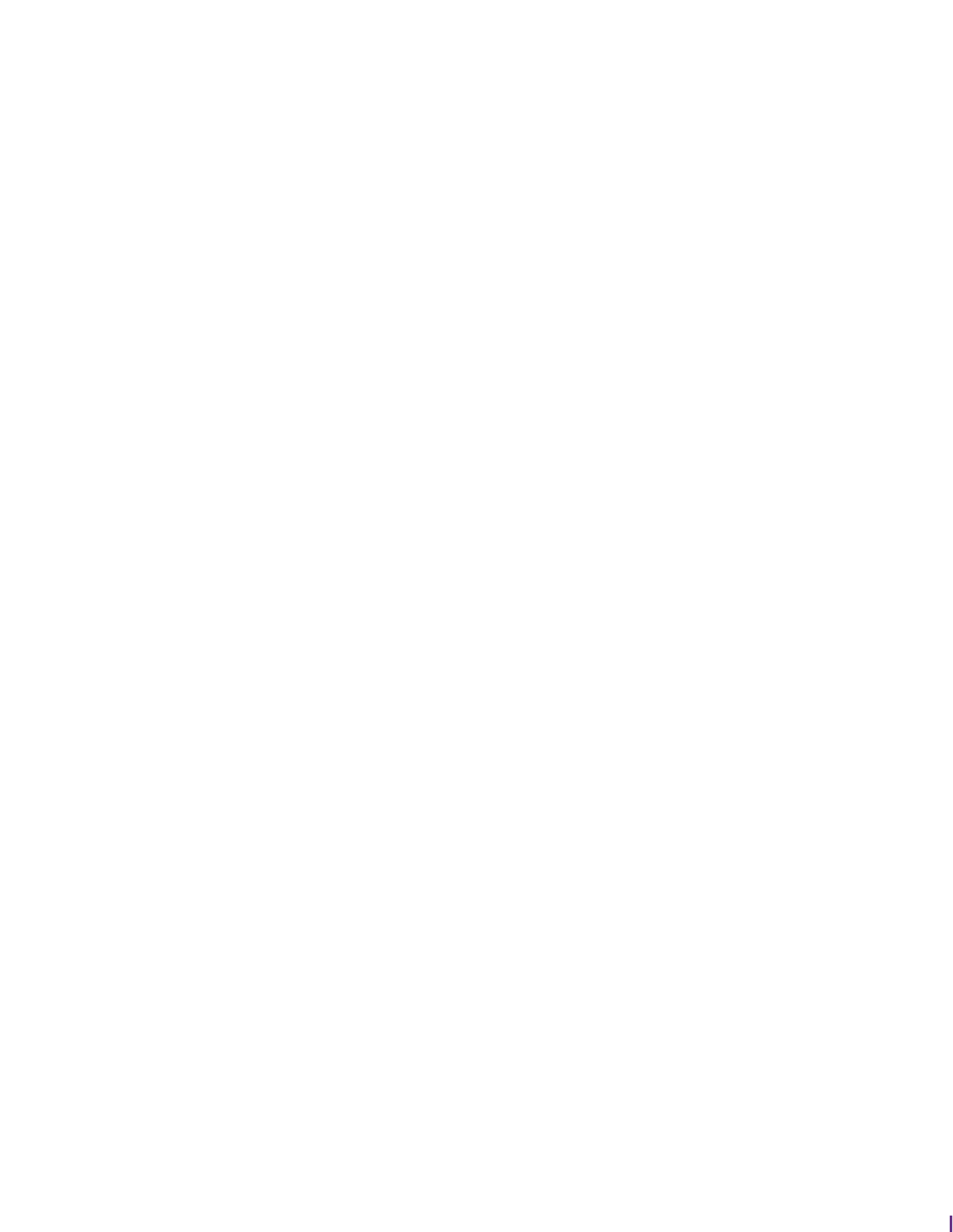# **Introduction**

The Lupus Research Alliance (LRA) and the National Minority Quality Forum (NMQF) formed the Lupus Multi-Cultural Engagement Partnership (Lupus MCEP) in 2017 to address the causes and potential solutions for the lack of inclusion in clinical trials of populations that are at greatest risk for and have the highest prevalence of Systemic Lupus Erythematosus (SLE or lupus).

Lupus predominantly affects women, and disproportionately affects women of color who identify as African American, Hispanic, Asian and Native American — population cohorts that are historically underserved and undervalued by the American health services research, financing and delivery complex. Further, after diagnosis with lupus, these populations are more likely than Caucasians to experience multiple comorbidities such as cardiovascular disease and diabetes, as well as worse health outcomes related to quality of life and three times as high mortality rates.

Lupus is a complex, difficult-to-diagnose and incurable disease that causes the immune system to inexplicably and randomly attack the body's own tissues and vital organs, including the heart, brain, kidneys, lungs, skin, joints, and blood. Persons with lupus are most often diagnosed between the ages of 15 and 44. The delay in confirmatory diagnosis after the initial onset of a lupus-related symptom can be up to five years. Over time, this chronic disease damages organs, increasing morbidity and mortality. Responses to the few available medications to treat lupus symptoms and co-morbidities vary by race and ethnicity.

Clinical trial participation among the diverse population groups affected by lupus is critical for statistically significant evidence needed to support the development and prescribing of targeted, effective therapies. However, efforts to increase engagement of these populations in lupus clinical research must be implemented within a broader environment that has not traditionally been welcoming of their involvement. LRA and NMQF created the Lupus MCEP to address concurrently the barriers to engagement that exist within all sectors of health services research, delivery and financing to develop a clinical research model that, in order to be successful, must engage populations who have historically been marginalized.

The inaugural Lupus MCEP meeting featured presentations from researchers, clinicians, people with lupus, and patient advocates who described the complexity of the Lupus MCEP charge through their

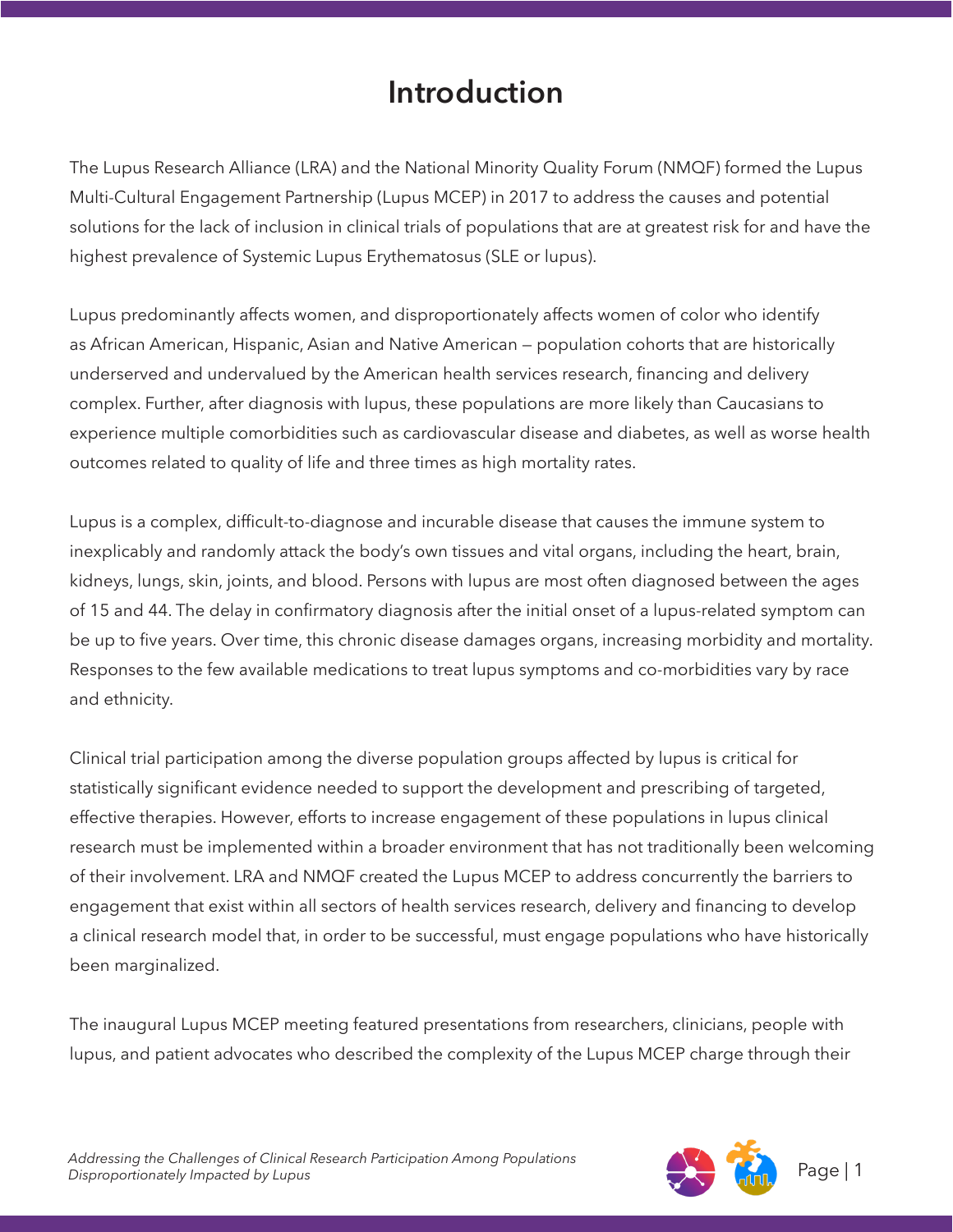particular lenses. Following the presentations, each participant was assigned to one of three breakout groups:

- Patients, their Families, and Social Networks
- Employers, the Faith Community and Educational Institutions
- Physicians, Hospitals, and Researchers

The breakout groups were tasked with focusing with more precision on the challenges for their communities of concern, brainstorming on strategies that can be developed to overcome these challenges, and reaching consensus on strategies that can be accomplished in a one to two-year period as opposed to macro-level systemic changes. The questions presented to the breakout groups to facilitate discussion were:

- What are the major challenges faced by your target sector in engaging traditionally underserved populations to participate in research?
- What are existing assets of your target sector to address the key challenges identified? What assets are needed?

The report starts with the Recommendations Matrix which presents strategies that various sectors can implement based on the discussions in the breakout sessions. The strategies presented are near-term and longer-term items that can be done with partners through combining resources and collaborating to achieve our joint goal. This is followed by Actions to Date which are activities that LRA and NMQF have undertaken since the meeting. The information shared by each speaker is then encapsulated in the Presentation Highlights. This is followed by Highlights from Breakout Group Discussions, which includes key overarching system issues that surfaced during the question and answer sessions following the presentations. The report concludes with Strategies to Overcome Identified Challenges and Barriers.

The roster of attendees, the full agenda for the meeting, the breakout group assignments, and the briefing document that was disseminated prior to the meeting are included in the report appendices.

Some of the issues and highlights are beyond the scope of the Lupus MCEP either by virtue of the magnitude of the human and fiscal resources required to design and implement solutions, or because the issue is endemic to the American clinical research system and not unique to lupus. However, all issues raised are included in this report because their resolution is critical to the success of sustainable clinical trial reform.

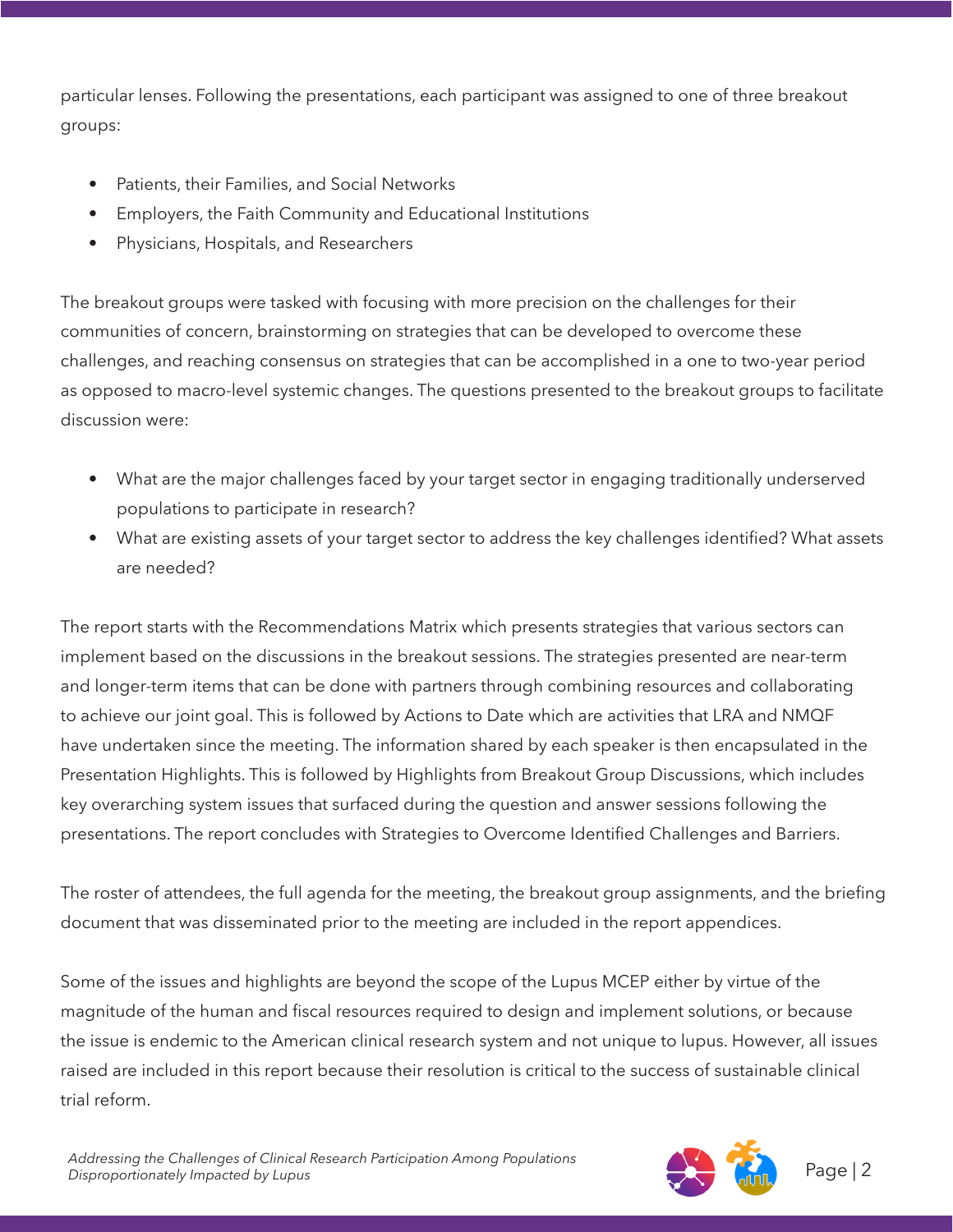The recommendations in this report are the basis of a road map to help lead us toward representative participation in research and ultimately better treatments for people with lupus. Lupus is a multi-faceted disease that requires an equally diverse approach to research and treatment. This includes collaboration from many sectors beyond the typical groups involved in lupus. The goal of this report is to help foster that collaboration and to encourage and engage groups interested in the health of populations disproportionately impacted by lupus to take action.

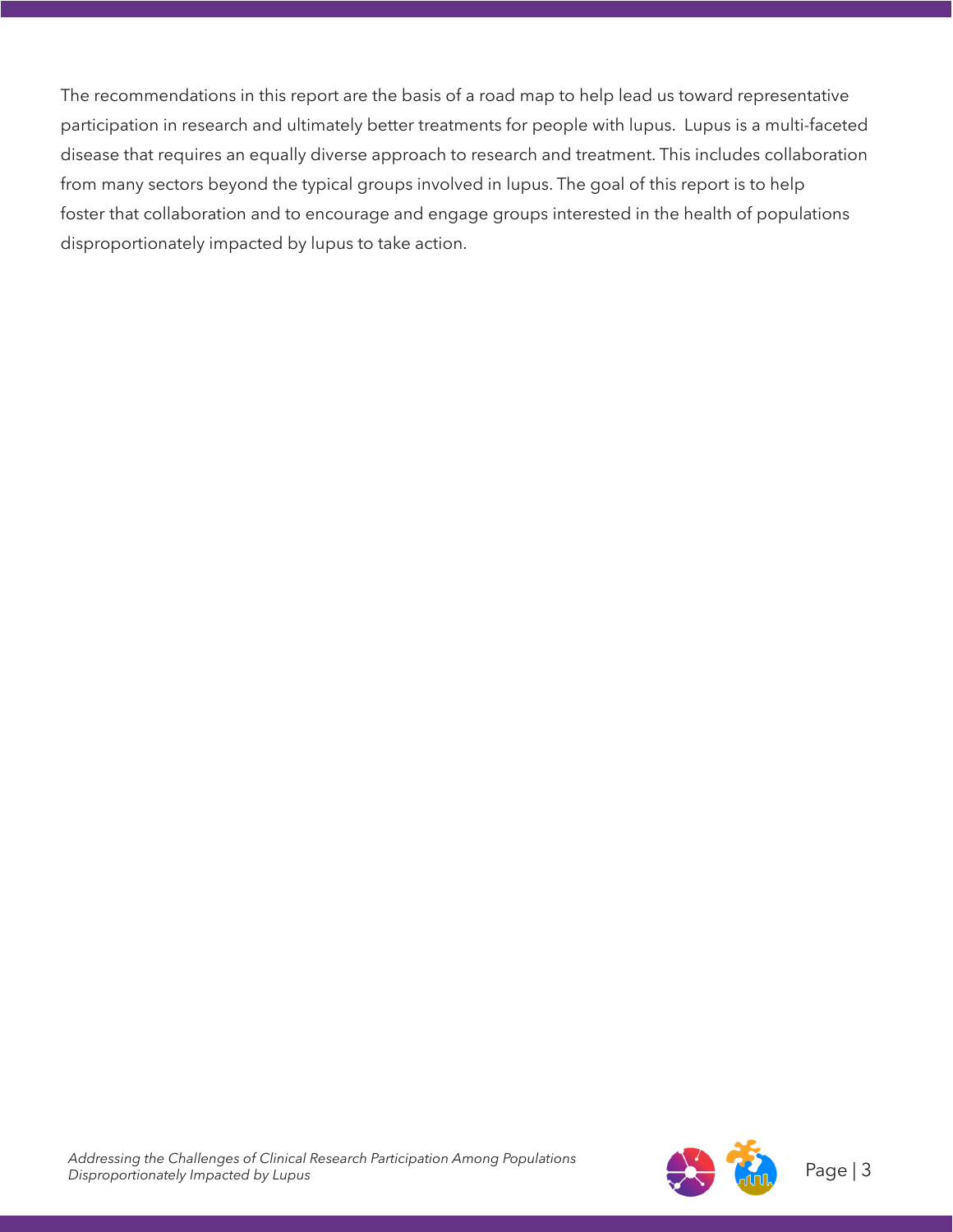### **Recommendations**

The following Recommendations Matrix presents opportunities various groups can undertake to help improve recruitment and retention in clinical trials for people with lupus. The Matrix is divided into three main issues that emerged in the meeting:

- Recruitment and Retention
- Economic and Financial Considerations
- Education and Awareness that Lead to Behavior Change

Each issue is divided into activities that can be directed at different target audiences, and each recommendation includes a suggested lead noted by a number in parentheses at the end of the recommendation. For example, the first recommendation, "Increase awareness of the value added by participating in clinical trials, and to create realistic expectations of the clinical trial experience. (1, 4)" falls under the issue, Recruitment and Retention with a target audience of Persons with Lupus and Family and a suggested lead of (1) Advocacy Groups and (4) Principal Investigators.

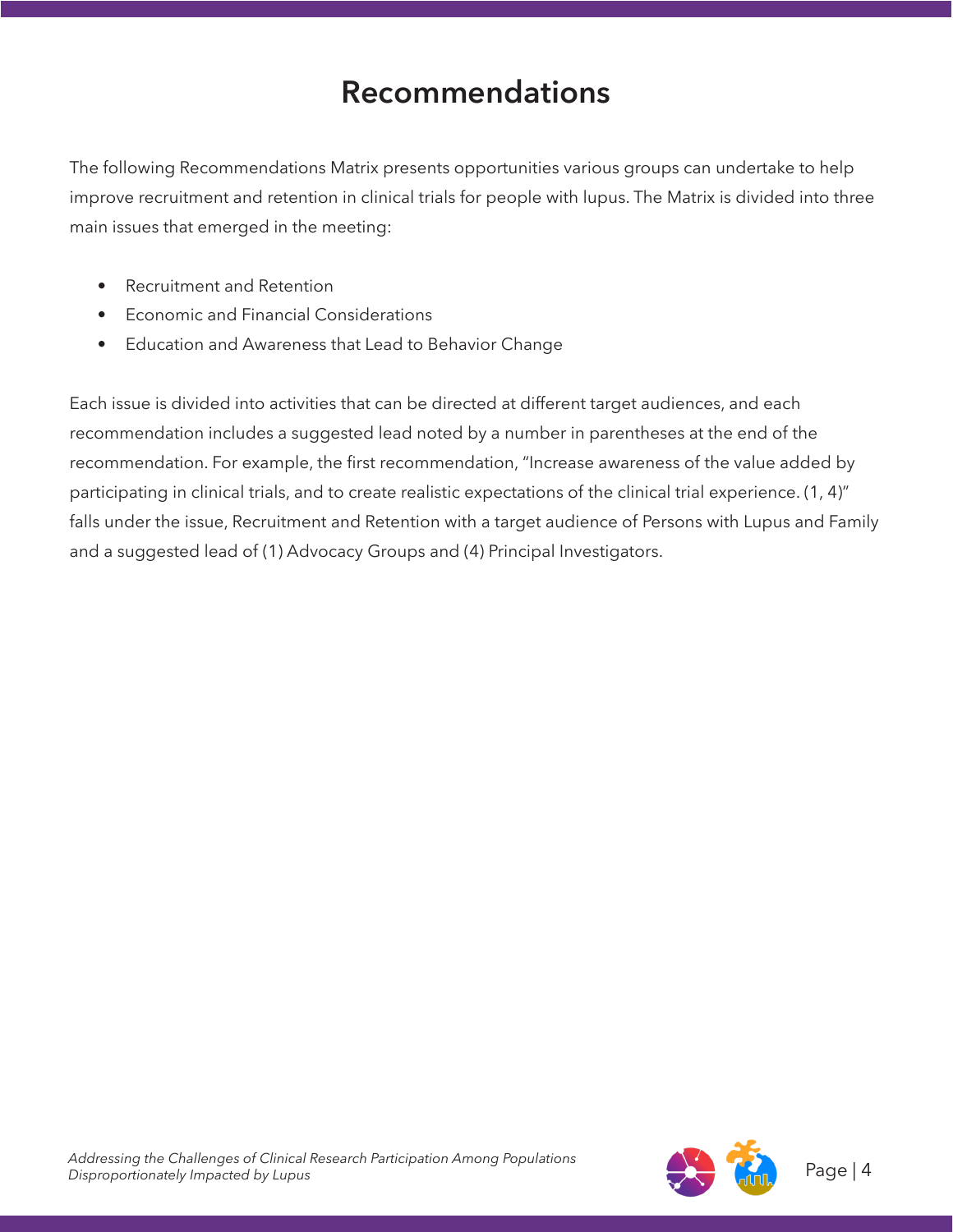# **Recommendations Matrix: Recruitment and Retention**

| <b>Target Audience</b>                                                                                                                                                                                                                                                                                                                                                                                                                  |                                                                                            |                                                                                                                                                                                                                                                                                                                                                                                                                                                                                                                                      |                                                                                                                                                                                                                                                                                                                                                                                                                                                                                                       |                                                                                                                                                                                                                                                                                                                                                                                                                                                                                                                                                                 |
|-----------------------------------------------------------------------------------------------------------------------------------------------------------------------------------------------------------------------------------------------------------------------------------------------------------------------------------------------------------------------------------------------------------------------------------------|--------------------------------------------------------------------------------------------|--------------------------------------------------------------------------------------------------------------------------------------------------------------------------------------------------------------------------------------------------------------------------------------------------------------------------------------------------------------------------------------------------------------------------------------------------------------------------------------------------------------------------------------|-------------------------------------------------------------------------------------------------------------------------------------------------------------------------------------------------------------------------------------------------------------------------------------------------------------------------------------------------------------------------------------------------------------------------------------------------------------------------------------------------------|-----------------------------------------------------------------------------------------------------------------------------------------------------------------------------------------------------------------------------------------------------------------------------------------------------------------------------------------------------------------------------------------------------------------------------------------------------------------------------------------------------------------------------------------------------------------|
| Persons with<br><b>Lupus and Family</b>                                                                                                                                                                                                                                                                                                                                                                                                 | <b>Community-Based</b><br>Organizations                                                    | <b>Health Care</b><br><b>Providers</b><br>(Not conducting<br>research)                                                                                                                                                                                                                                                                                                                                                                                                                                                               | Investigators<br>(Conducting research,<br>may be practicing<br>physicians)                                                                                                                                                                                                                                                                                                                                                                                                                            | <b>Study Sponsors</b><br>(Pharmaceutical<br>Companies,<br>Contract Research<br>Organizations)                                                                                                                                                                                                                                                                                                                                                                                                                                                                   |
| Increase awareness<br>of the value added<br>by participating in<br>clinical trials, and<br>to create realistic<br>expectations of<br>the clinical trial<br>experience. (1, 4)<br>Provide clinical<br>trial participants<br>and other people<br>with lupus<br>with complete<br>and accurate<br>information about<br>trial outcomes to<br>be fully transparent<br>about risks<br>and rewards of<br>participating in<br>research. $(3, 4)$ | Increase awareness<br>of the value added<br>by participating in<br>clinical trials. (1, 2) | Develop<br>educational<br>programs, such as<br>CMEs and grand<br>rounds, for primary<br>care physicians and<br>other primary care<br>providers and their<br>staff in screening<br>and diagnosing all<br>forms of lupus. (5)<br>Use electronic<br>medical records<br>(EMRs) to identify<br>and prescreen<br>potential trial<br>participants. (3, 4)<br>Provide education<br>on HIPPA to<br>increase the<br>understanding of<br>what can and can't<br>be done under<br>HIPPA around<br>recruitment and<br>retention activities.<br>(5) | Design research<br>studies/clinical trials<br>to be participant-<br>friendly and<br>supportive, including<br>maximizing the use of<br>technology and other<br>mechanisms/services<br>to reduce logistical<br>and economic barriers<br>to patient recruitment<br>and retention. (3, 4)<br>Develop mechanism<br>for developing clinical<br>trial career roadmaps<br>in rheumatology. (5)<br>Create a research<br>mentoring program<br>between principal<br>investigators and<br>younger clinicians. (5) | Streamline the<br>enrollment process,<br>such as enabling<br>volunteers to<br>securely and<br>conveniently<br>complete enrollment<br>paperwork at<br>home, to view their<br>personal data, and<br>to understand and<br>authorize informed<br>consent. (3, 4)<br>Create online<br>consent forms<br>with easy-to-<br>understand icons<br>and a dictionary of<br>technical and clinical<br>terminology. (3)<br>Identify site-specific<br>barriers people with<br>lupus face and create<br>customized support<br>options by site or<br>geographic region.<br>(3, 4) |
| <b>KEY - Suggested Lead:</b>                                                                                                                                                                                                                                                                                                                                                                                                            | 1. Advocacy Groups                                                                         |                                                                                                                                                                                                                                                                                                                                                                                                                                                                                                                                      | 2. Government Agencies                                                                                                                                                                                                                                                                                                                                                                                                                                                                                | 3. Pharmaceutical Industry                                                                                                                                                                                                                                                                                                                                                                                                                                                                                                                                      |

4. Principal Investigators 5. Professional Medical and Nursing Societies

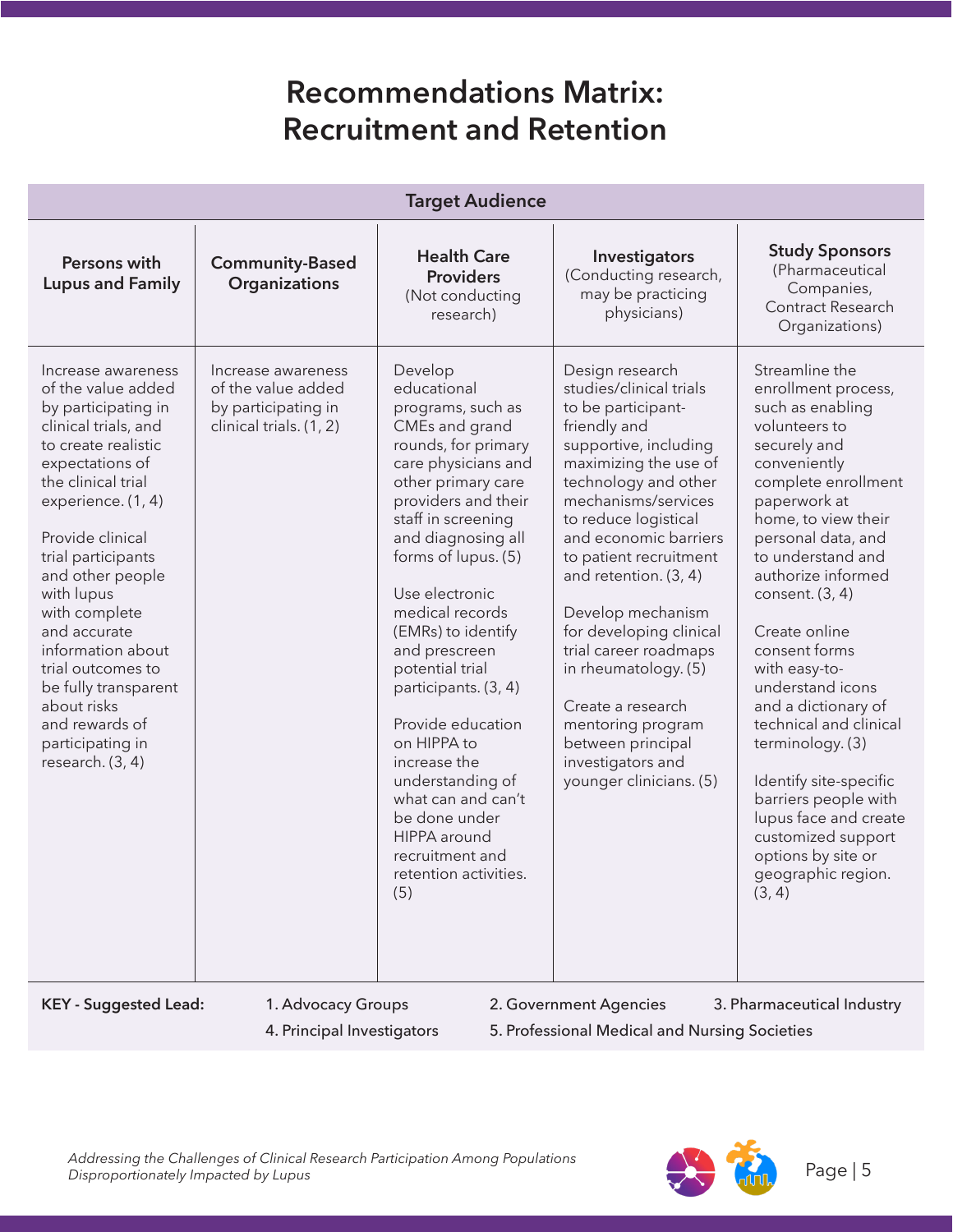### **Recommendations Matrix: Economic and Financial Considerations**

| <b>Target Audience</b>                                                                                                                                                                    |                                                                                                                                                                                           |                                                                                                                                                  |                                                                                                                                                                                                                |                                                                                                                                                                                                |
|-------------------------------------------------------------------------------------------------------------------------------------------------------------------------------------------|-------------------------------------------------------------------------------------------------------------------------------------------------------------------------------------------|--------------------------------------------------------------------------------------------------------------------------------------------------|----------------------------------------------------------------------------------------------------------------------------------------------------------------------------------------------------------------|------------------------------------------------------------------------------------------------------------------------------------------------------------------------------------------------|
| Persons with<br><b>Lupus and Family</b>                                                                                                                                                   | <b>Community-Based</b><br>Organizations                                                                                                                                                   | <b>Health Care</b><br><b>Providers</b><br>(Not conducting<br>research)                                                                           | Investigators<br>(Conducting research,<br>may be practicing<br>physicians)                                                                                                                                     | <b>Study Sponsors</b><br>(Pharmaceutical<br>Companies,<br>Contract Research<br>Organizations)                                                                                                  |
| Identify the<br>financial and<br>logistical<br>challenges<br>associated with<br>participating in<br>clinical trials. (1)                                                                  | Explore options for<br>developing and<br>supporting people<br>with lupus, families<br>and caregivers with<br>services that will<br>alleviate the burden<br>of trial participation.<br>(1) | Develop/identify<br>reimbursement or<br>other incentives<br>for screening and<br>referral of people<br>with lupus for<br>clinical trials. (3, 4) | Explore options to<br>support research sites<br>that are in proximity<br>to the clinical trial<br>participants, using<br>technology to develop<br>remote monitoring<br>and communications<br>options. $(3, 4)$ | Allow extra time and<br>resources needed<br>to implement<br>new recruitment<br>efforts in order<br>to be inclusive of<br>diverse populations<br>representative of<br>people with lupus.<br>(3) |
| 3. Pharmaceutical Industry<br><b>KEY - Suggested Lead:</b><br>1. Advocacy Groups<br>2. Government Agencies<br>5. Professional Medical and Nursing Societies<br>4. Principal Investigators |                                                                                                                                                                                           |                                                                                                                                                  |                                                                                                                                                                                                                |                                                                                                                                                                                                |

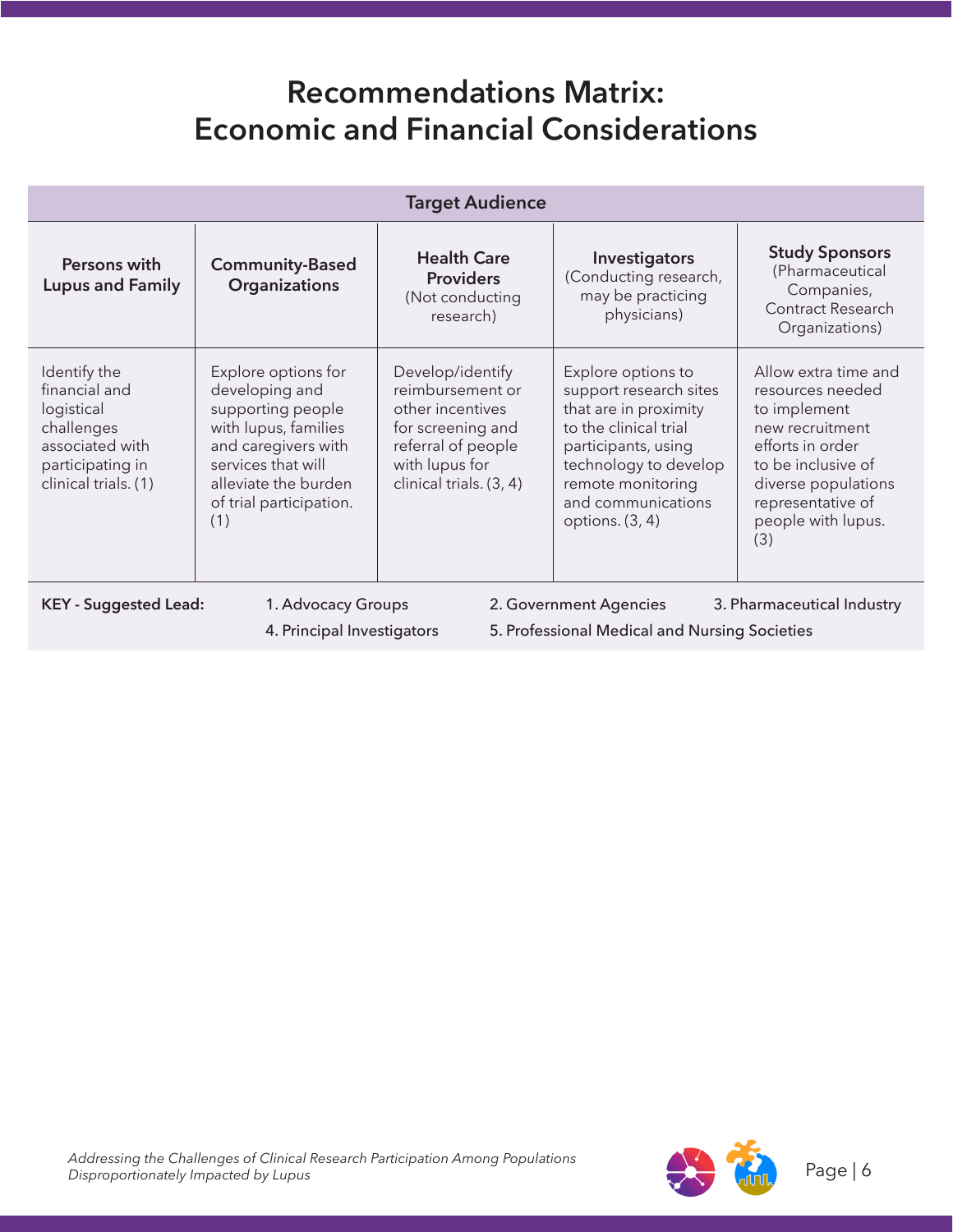## **Recommendations Matrix: Education and Awareness that Lead to Behavior Change**

| <b>Target Audience</b>                                                                                                                                                                                                                                                                                                                                                                                                                                                                                                                                                                                                                                                                     |                                                                                                                                                                                                                                                                                                                                                                                                                                                                                                                                                                                      |                                                                                                                                                                                                                                                                                                                                                                                                                                                                                                                                                                                                                                                                        |                                                                                                                                                                                                                                                                                                                                                                                                                                                                                                                                                                                                                                                                                                                                                 |                                                                                                                                                                                                                                       |
|--------------------------------------------------------------------------------------------------------------------------------------------------------------------------------------------------------------------------------------------------------------------------------------------------------------------------------------------------------------------------------------------------------------------------------------------------------------------------------------------------------------------------------------------------------------------------------------------------------------------------------------------------------------------------------------------|--------------------------------------------------------------------------------------------------------------------------------------------------------------------------------------------------------------------------------------------------------------------------------------------------------------------------------------------------------------------------------------------------------------------------------------------------------------------------------------------------------------------------------------------------------------------------------------|------------------------------------------------------------------------------------------------------------------------------------------------------------------------------------------------------------------------------------------------------------------------------------------------------------------------------------------------------------------------------------------------------------------------------------------------------------------------------------------------------------------------------------------------------------------------------------------------------------------------------------------------------------------------|-------------------------------------------------------------------------------------------------------------------------------------------------------------------------------------------------------------------------------------------------------------------------------------------------------------------------------------------------------------------------------------------------------------------------------------------------------------------------------------------------------------------------------------------------------------------------------------------------------------------------------------------------------------------------------------------------------------------------------------------------|---------------------------------------------------------------------------------------------------------------------------------------------------------------------------------------------------------------------------------------|
| Persons with<br><b>Lupus and Family</b>                                                                                                                                                                                                                                                                                                                                                                                                                                                                                                                                                                                                                                                    | <b>Community-Based</b><br>Organizations                                                                                                                                                                                                                                                                                                                                                                                                                                                                                                                                              | <b>Health Care</b><br><b>Providers</b><br>(Not conducting<br>research)                                                                                                                                                                                                                                                                                                                                                                                                                                                                                                                                                                                                 | Investigators<br>(Conducting research,<br>may be practicing<br>physicians)                                                                                                                                                                                                                                                                                                                                                                                                                                                                                                                                                                                                                                                                      | <b>Study Sponsors</b><br>(Pharmaceutical<br>Companies,<br>Contract Research<br>Organizations)                                                                                                                                         |
| Create online<br>resources to enable<br>people with lupus<br>to review frequently<br>asked questions<br>(FAQs), to find<br>tools that will<br>help them discuss<br>lupus with their<br>families, engage<br>in moderated<br>discussions with<br>other lupus<br>patients, and<br>function as<br>informed and<br>empowered<br>advocates for their<br>care with clinicians,<br>investigators and<br>payers/insurers. (1,<br>2, 3)<br>Convene working<br>groups of primary<br>care clinicians,<br>researchers, and<br>people with lupus<br>to develop and<br>test messages to<br>increase interest<br>among people<br>with lupus for<br>participating in<br>clinical trials. (1, 2,<br>3, 4, 5) | Increase awareness<br>and education about<br>lupus and the value<br>of participating<br>in clinical trials<br>to a wide range<br>of stakeholder<br>groups including<br>communities of<br>color, employers,<br>unions/organized<br>labor, sororities/<br>fraternities, and faith-<br>based communities.<br>(1, 2, 3)<br>Develop messages<br>and tool kits for<br>use in K-12 schools<br>to enable them to<br>increase awareness<br>of lupus through<br>multiple available<br>media channels,<br>including, for<br>example, school<br>newsletters<br>and morning<br>announcements. (1) | Review and revise<br>graduate medical<br>education curricula<br>and diagnosis<br>and treatment<br>guidelines to reflect<br>informing patients<br>of research options<br>as a component of<br>quality care. (3, 5)<br>Convene organized<br>research, clinical,<br>and graduate<br>medical and<br>nursing education<br>leadership to reach<br>consensus on the<br>role of the primary<br>care provider,<br>clinical specialists,<br>and investigators<br>as part of the<br>care team that<br>supports people<br>with lupus. Issue<br>a joint statement<br>discussing the<br>ramifications of this<br>forward looking,<br>patient-centric<br>paradigm shift. (1,<br>3, 5) | Increase awareness<br>among investigators<br>and clinicians that<br>addresses the<br>assumptions and<br>inherent biases<br>that interfere with<br>researcher and<br>clinician outreach to<br>people with lupus who<br>are potential clinical<br>trial participants -<br>incentives to address<br>bias. (1, 5)<br>Develop CME<br>programs to train<br>Research Fellows<br>in Rheumatology,<br>Nephrology,<br>Dermatology, and<br>other specialties<br>regarding clinical<br>trials in lupus as a<br>component of quality<br>care/standard of care.<br>(5)<br>Develop an<br>information campaign<br>that includes clear,<br>accessible messaging<br>about the importance<br>of increasing diversity<br>in lupus clinical trial<br>cohorts. (1, 5) | Education on patient<br>perspectives on<br>understanding<br>of disease and<br>clinical research<br>participation<br>(Patient-Focused<br>Drug Development<br>initiative, Patient<br>Reported Outcomes,<br>Real World<br>Evidence). (1) |

KEY - Suggested Lead: 1. Advocacy Groups 2. Government Agencies 3. Pharmaceutical Industry

- 
- 4. Principal Investigators 5. Professional Medical and Nursing Societies

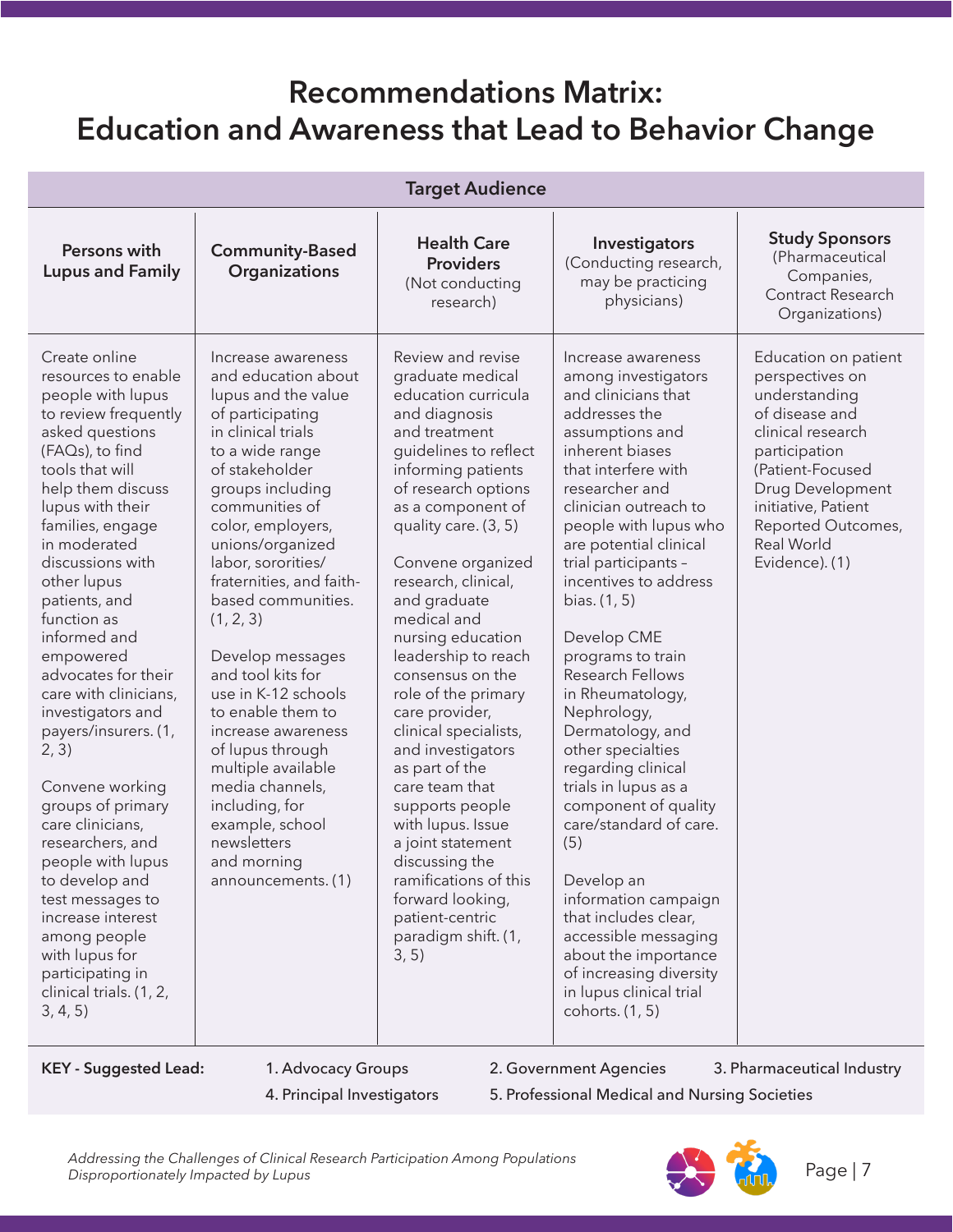## **Actions to Date**

Since the meeting in December 2017, the LRA and NMQF have been working on and/or have completed several initiatives that emerged as a result of discussions and in collaboration with some attendees and/or sponsors.

| <b>Issue</b>                               | <b>Activities and Collaborators</b>                                                                                                                                                                                                                                                                                                                                                                                                                                                                                                                                                                                                                                     |
|--------------------------------------------|-------------------------------------------------------------------------------------------------------------------------------------------------------------------------------------------------------------------------------------------------------------------------------------------------------------------------------------------------------------------------------------------------------------------------------------------------------------------------------------------------------------------------------------------------------------------------------------------------------------------------------------------------------------------------|
| <b>Recruitment and</b><br><b>Retention</b> | The Lupus Clinical Investigators Network (LuCIN) has included Patient<br>Advisory Boards that reflect the lupus population in the review of clinical<br>trial protocols to help ensure that trials are designed with patients in<br>mind.                                                                                                                                                                                                                                                                                                                                                                                                                               |
|                                            | The LRA is exploring the design and pilot of an avatar program that<br>$\bullet$<br>answers questions on informed consent in non-technical terms to<br>facilitate transparency and realistic expectations.                                                                                                                                                                                                                                                                                                                                                                                                                                                              |
|                                            | The NMQF, in collaboration with and support from the LRA, has begun<br>$\bullet$<br>development of the Lupus Index which will be used as a key resource to<br>help target provider outreach and education, and inform outreach and<br>education strategies. The Lupus Index will be a geographical information<br>system that houses, analyzes and publishes health statistics on lupus in<br>the United States. It will combine data from public and private sources<br>- starting with public information (payor data such as Medicare and<br>Medicaid), not currently integrated or available in a central location, with<br>an accessible format specific to lupus. |

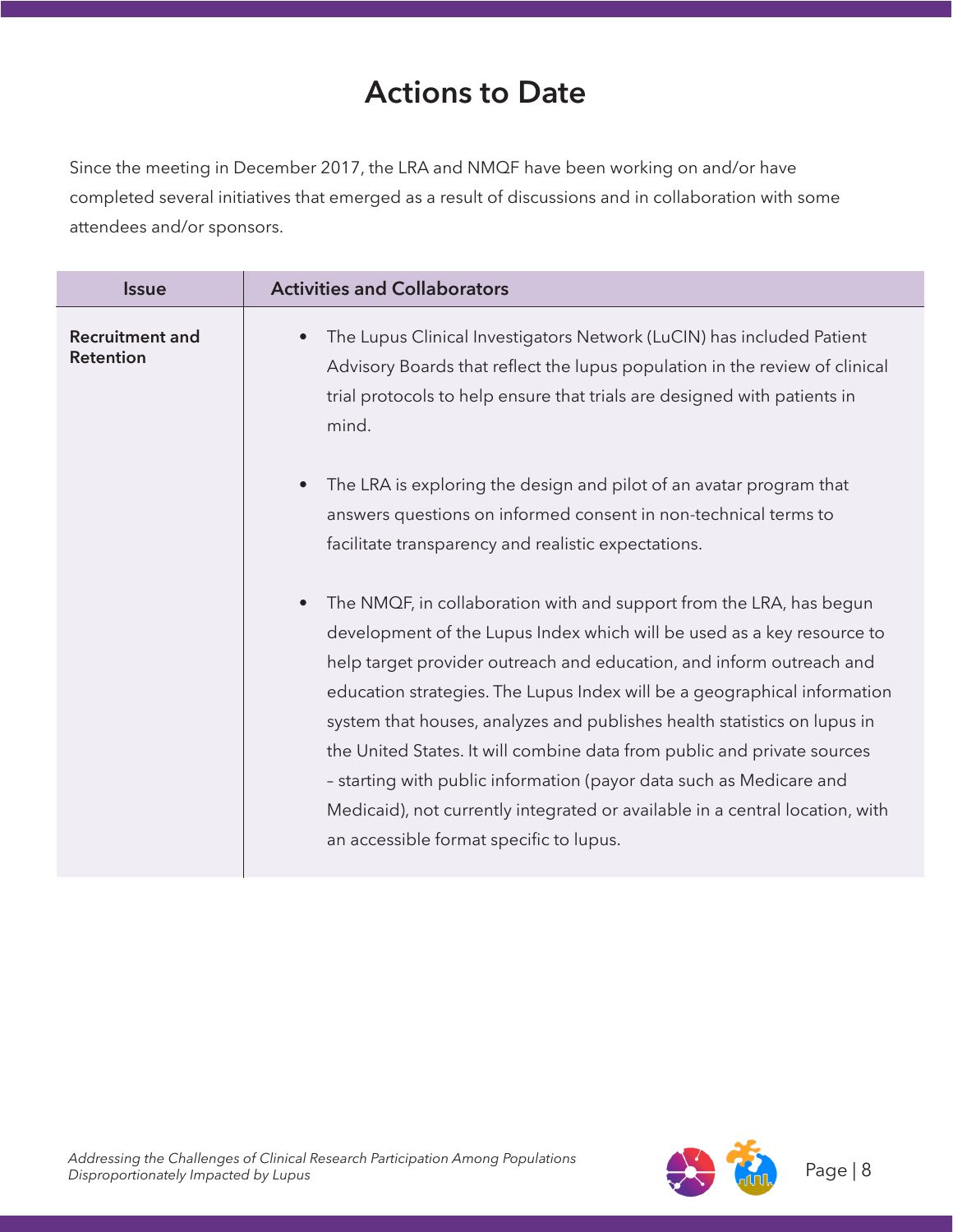| <b>Issue</b>                                                                | <b>Activities and Collaborators</b>                                                                                                                                                                                                                                                                                                                                                                                                                                                                                                                                                                                                                             |
|-----------------------------------------------------------------------------|-----------------------------------------------------------------------------------------------------------------------------------------------------------------------------------------------------------------------------------------------------------------------------------------------------------------------------------------------------------------------------------------------------------------------------------------------------------------------------------------------------------------------------------------------------------------------------------------------------------------------------------------------------------------|
| <b>Education and</b><br>Awareness that<br><b>Lead to Behavior</b><br>Change | The Balm in Gilead shared two Sunday Morning Health Corners on lupus<br>during Lupus Awareness Month and interviewed LRA staff and a person<br>with lupus on a podcast. The LRA and GSK participated in the Balm in<br>Gilead's annual Healthy Churches 2020 conference.                                                                                                                                                                                                                                                                                                                                                                                        |
|                                                                             | The LRA developed an African Americans and Clinical Trials brochure<br>$\bullet$<br>that was reviewed by members of its Multi-Cultural Outreach Task Force<br>and is distributing it through various outreach opportunities.                                                                                                                                                                                                                                                                                                                                                                                                                                    |
|                                                                             | The LRA collaborated with Janssen to organize panel discussions on<br>$\bullet$<br>lupus at two Delta Sigma Theta regional meetings.                                                                                                                                                                                                                                                                                                                                                                                                                                                                                                                            |
|                                                                             | A Lupus Community Education Toolkit was developed with content from<br>$\bullet$<br>the LRA, input from the NMQF and support of Mallinckrodt. The Toolkit<br>is a full suite of materials needed to conduct lupus community awareness<br>and education. The materials are designed to help individuals recognize<br>the signs and symptoms of lupus, encourage individuals to connect with<br>health care providers who are knowledgeable about lupus, and provide<br>information on the importance of research participation. The Toolkit can<br>be used by persons with lupus, healthcare professionals and lay health<br>educators to educate lay audiences. |
|                                                                             | The LRA is working with the National Kidney Foundation to determine<br>$\bullet$<br>how to bring together nephrologists and rheumatologists since lupus<br>nephritis is one of the most severe manifestations of lupus which<br>disproportionately impacts minority groups.                                                                                                                                                                                                                                                                                                                                                                                     |
|                                                                             | The LRA has a collaboration agreement with Black Nurses Rock to<br>$\bullet$<br>promote lupus disease and clinical trial awareness and education with<br>their chapters nationwide.                                                                                                                                                                                                                                                                                                                                                                                                                                                                             |

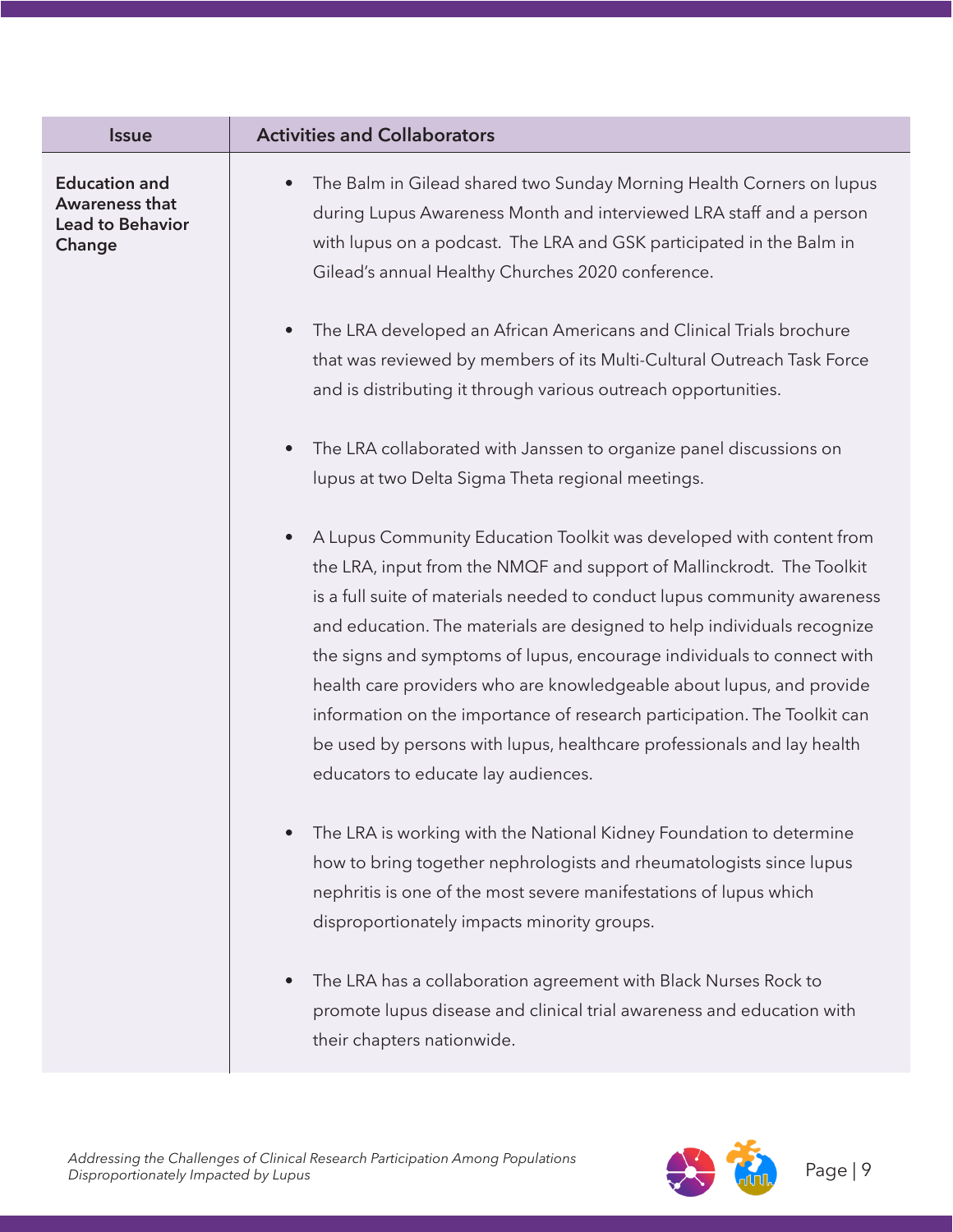# **Presentation Highlights**

### **Welcome and Opening Remarks**

*Joseph Mauriello Lupus Research Alliance Board of Directors*

On behalf of the Board of Directors of the Lupus Research Alliance, Mr. Mauriello expressed his gratitude to the attendees for their time, commitment, and willingness to share their expertise.

### **The Lupus Multi-Cultural Engagement Partnership: A Collaboration of the Lupus Research Alliance and the National Minority Quality Forum**

*Kenneth M. Farber, President and CEO, Lupus Research Alliance Gary A. Puckrein, PhD, President and CEO, National Minority Quality Forum Albert Roy, Executive Director, Lupus Therapeutics*

Mr. Farber set the stage for the meeting by noting that the Lupus Research Alliance has one ambition the realization of new, better and safer treatments to prevent, treat and cure lupus. One way to do that, he stated, is through collaborations like this with many stakeholders who can bring their expertise to the table to help conquer lupus. Dr. Puckrein further emphasized the importance of this collaboration and the need for research and researchers to establish a presence in the communities that are home to the populations of concern. Mr. Roy provided an overview of the Lupus Clinical Investigators Network (LuCIN), a major initiative of Lupus Therapeutics, an affiliate of the Lupus Research Alliance, that is comprised of leading experts at top research centers across the U.S. and Canada. He noted that LuCIN was created to accelerate the identification and development of new therapies to treat lupus.

### **Understanding Lupus: The Clinical Perspective**

*Anca D. Askanase, MD, MPH Founder & Clinical Director, Lupus Center, Columbia University Medical College*

Dr. Askanase provided an overview of Systemic Lupus Erythematosus (SLE) that covered incidence and prevalence, racial differences in disease and response to treatment, diagnosis and classification criteria, current treatment options, and the factors that can complicate clinical trials for people with lupus. She noted that studies funded by the Centers for Disease Control and Prevention estimate an incidence of 5.5/100,000 and prevalence or 75/100,000, with 1 in 537 Black females having been diagnosed

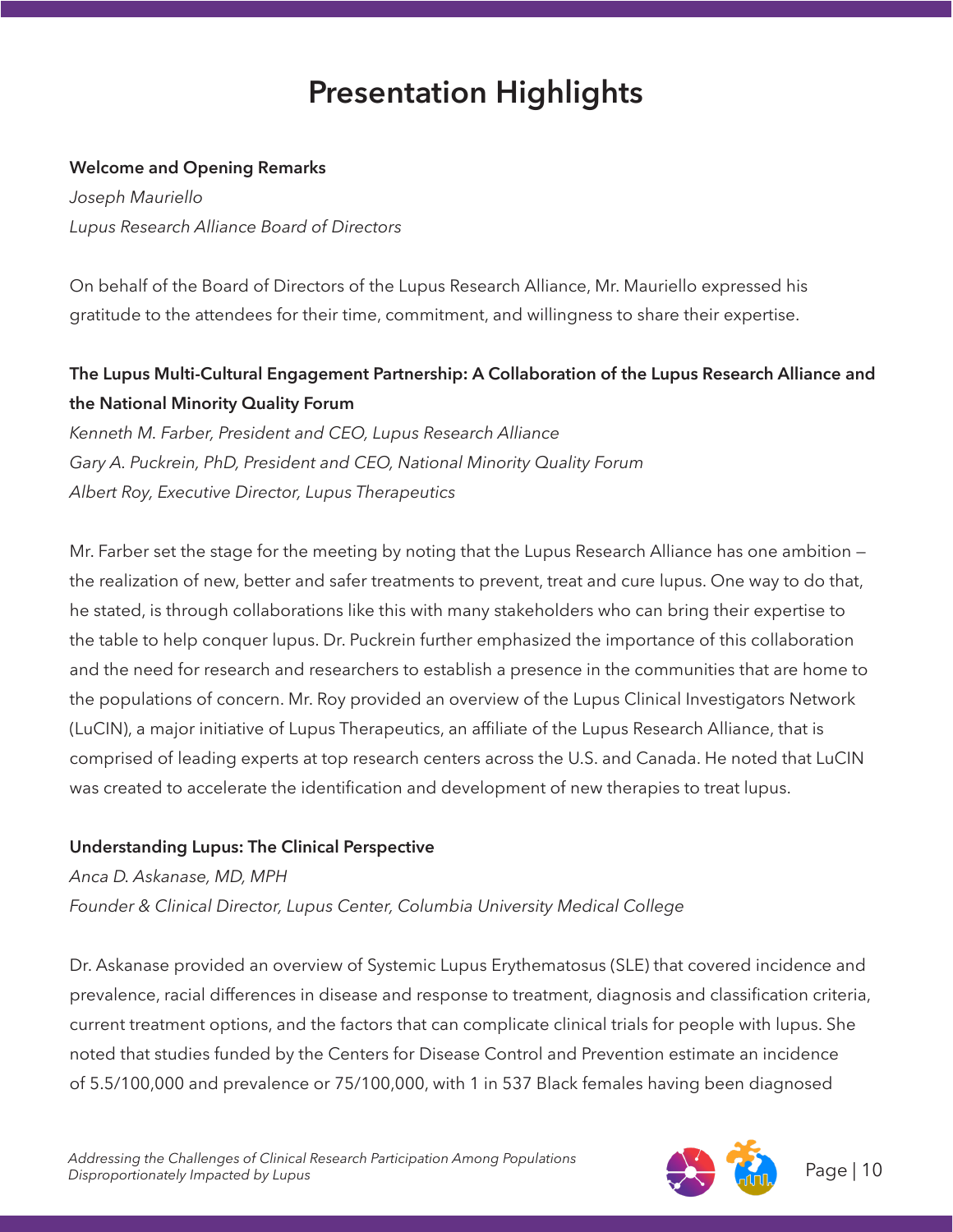with lupus. Some of the racial and ethnic differences in manifestations are stark, with Hispanics and African Americans experiencing much higher rates of renal disease than Caucasian non-Hispanics, and studies showing there are different responses to treatment. The goal of treatment is to initially decrease disease activity and then to maintain low disease activity/remission. This includes preventing flares and chronic irreversible damage. A patient who is diagnosed with lupus at age 20 has a one in six chance of dying by 35 years of age, most often from lupus or an infection. There are two major obstacles to drug development for lupus: the nature of the disease and the heterogeneity of how it manifests, as well as insufficient numbers of patient participants for all the studies as they are currently designed. Clinical trials are complicated. Better trial design is needed, and researchers need to make sure that enough patients of different races and ethnicities are represented in the trials so that differential responses to the therapies can be identified and studied. To date, only one drug has been successfully developed specifically for lupus.

### **Inherent Biases as Challenges to Engagement in Clinical Research**

*Ana E. Núñez, MD Associate Dean for Diversity, Equity and Inclusion; Professor of Medicine Drexel College of Medicine*

Dr. Núñez introduced the concept of the value of recognizing and addressing implicit bias as key to improving our healthcare system and reducing health care and health status inequities. She then led the group through an exercise on bias, highlighting that we all have some implicit bias - we don't know what we don't know. While biases can help us survive, unconscious biases present challenges. The exercise also enabled the group to become more aware that there is a trade-off between speed and accuracy when processing new information. Too often, Dr. Núñez cautioned, we may lose situational context, and good intentions may result in actions and outcomes that have negative consequences for all parties. She shared some examples of health-equity models and discussed the imperative to increase health literacy and cultural competence. She concluded by emphasizing that exposure to more inclusive participant cohorts expands the hypothesis-generation skills of researchers.

### **The Lupus Index: Filling in the Picture**

*Gary A. Puckrein, PhD, President and CEO, National Minority Quality Forum*

Dr. Puckrein set the stage for how big data can be used to help target services for people with lupus by discussing the connection between community health and collaborative networks, where all members in a society contribute to and inform population health. Health care and health status disparities are

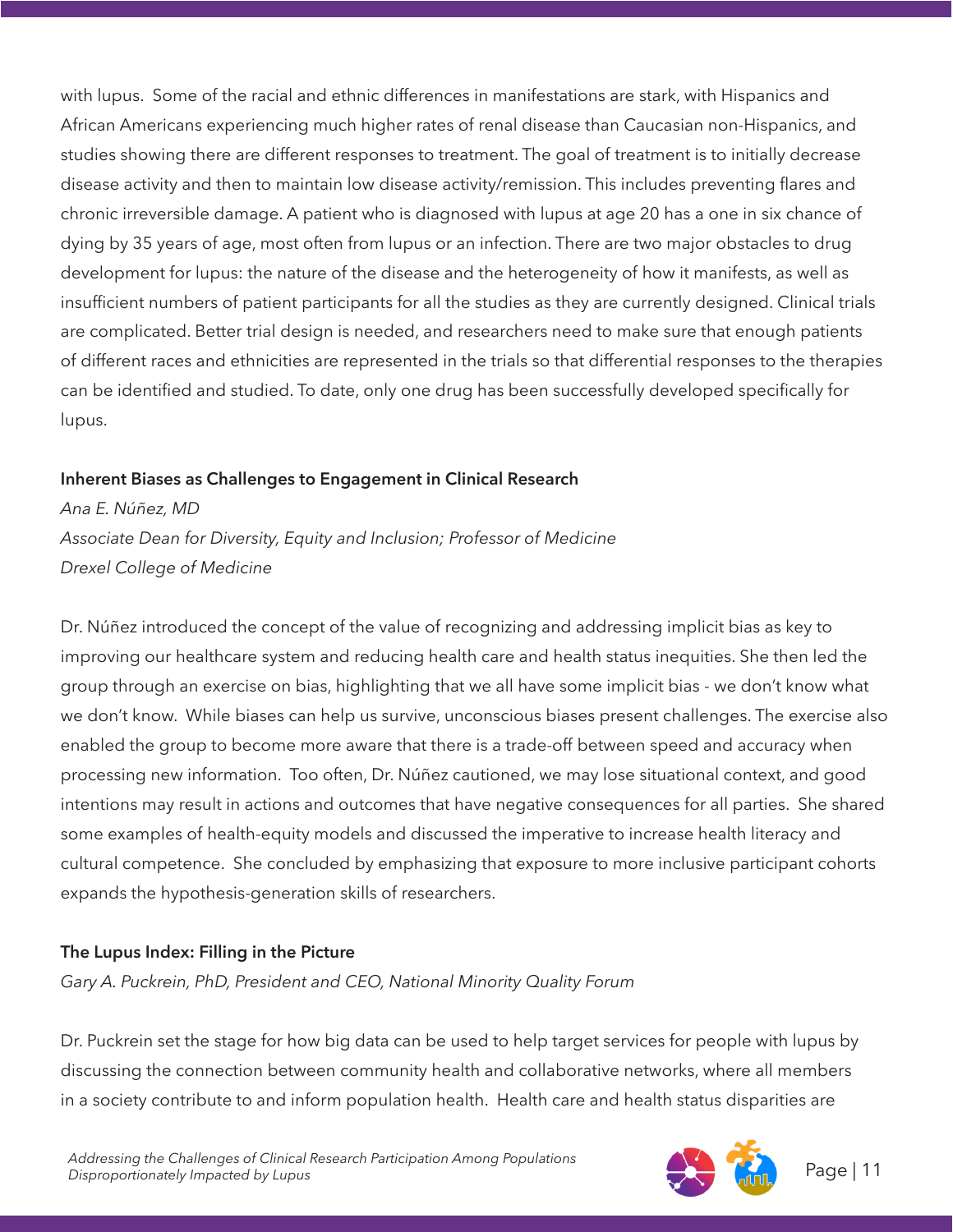the result of the failure of these community-based collaborative networks to operate optimally for particular cohorts. To better understand this, performance indicators can be developed to determine how well these networks function collectively or how well an individual component is operating. To better understand these issues, the NMQF maintains a comprehensive database of over 2 billion patient records that can be linked by zip code. The database can be used to define disease prevalence, costs and outcomes for demographic and geographic population cohorts. The database supports the generation of geomaps that display information about acute and chronic disorders at the zip code level that can be segmented by age, sex, gender, race and ethnicity. Using zip code linked data and predictive analytics, these geomapped indices help researchers, policymakers, and patient advocates define where unmet needs exist and forecast trends. Dr. Puckrein shared a preliminary vision of the data that will be available through the planned Lupus Index, which will enable LRA, LuCIN and the Lupus MCEP partners to identify geographical variations in treatments, outcomes, and cost, as well as to target activities and monitor impacts with precision.

#### **Understanding Lupus: The Patient Perspective**

### Insights into Lupus and the Patient Perspective on Clinical Trials: *Diane Gross, National Director of Advocacy and Programs, Lupus Research Alliance*

Ms. Gross shared the results of a series of small discussion groups that were conducted to better understand the perspective of people with lupus about clinical research. Only one-third of the participants had ever been asked by their doctor about participating in a trial, and none of the people had ever broached the subject with their doctor. Participants reported that after their doctor, the main sources they would use for finding out about trials are lupus trials sites, newspapers, magazines, lupus groups, others with lupus, flyers, pharmaceutical companies, and healthcare institutions. The sources they trust most are their doctor, foundations, and others in a trial. Participants reported that their biggest concerns around trial participation were questions about side effects followed by interaction with current medications, whether the medication would actually help, the possibility of getting sicker, having full disclosure as to what is being done and why, and the commitment of the group conducting the trial. Physicians were noted to be a key impediment to trial participation because they are not asking patients; yet patients report their doctor would be the most trusted source for trial information and would be highly influential in their decision making.

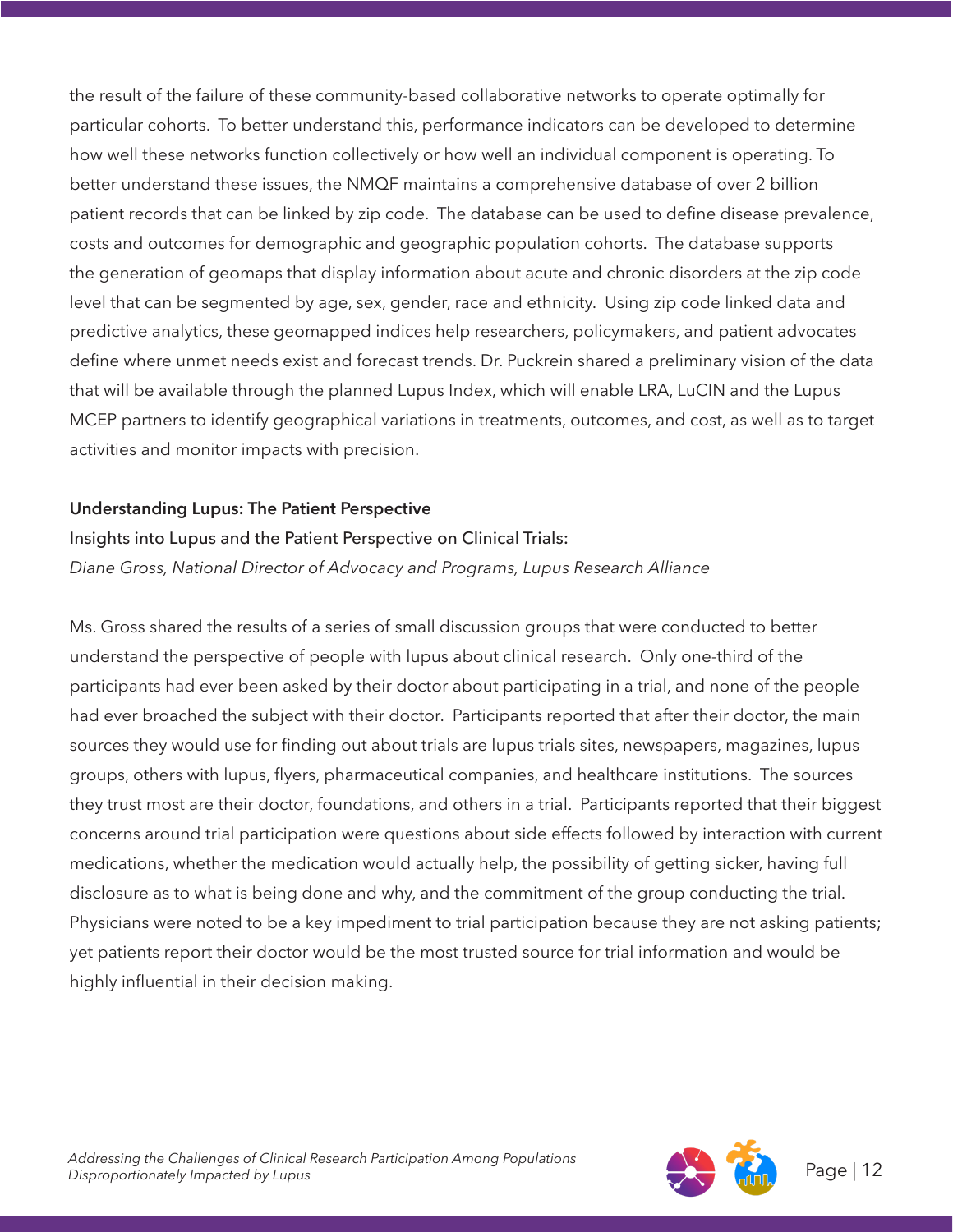#### The Lived Experience:

*Kaamilah Gilyard, Person with Lupus/Lupus Advocate*

Ms. Gilyard spoke candidly about living with lupus and the challenges she faces, stating that every day is a battle since your body is fighting itself. She was diagnosed at age 17 during her senior year of high school after numerous emergency room and doctor visits and has been living with lupus for over 20 years. Once diagnosed, she found it challenging to find anyone who knew about lupus and could serve as her support system. Initially diagnosed with systemic lupus and subsequently diagnosed with both discoid lupus and lupus nephritis, her disease has progressed and has affected almost all her organs. Ms. Gilyard takes more than 30 pills per day and numerous injections to combat lupus, co-morbid conditions, and side effects of the medications. To manage her disease, she sees multiple medical specialists — her "ologists".

Ms. Gilyard described her experience participating in clinical research and how it made her feel empowered. After several years, it took the death of her aunt with lupus to lead her to the decision to try a trial. Participating in clinical research, she believes, helped her save her own life and benefits the community. Even though the medication being tested was not found to be efficacious, she knows her participation was important, and it gives her hope for the future. Ms. Gilyard noted that current treatments leave a lot to be desired, and young women shouldn't have to make decisions about their fertility in their teens. Despite all this, she remains optimistic, stating that lupus causes you to rearrange your dreams, but it doesn't mean you must stop dreaming.

#### The Lived Experience:

#### *Leah Crocker, Person with Lupus/Lupus Advocate*

Ms. Crocker also spoke about her journey with lupus and the other conditions she suffers from. She was not healing well after carpal tunnel surgery, went to the doctor, and was then diagnosed with lupus and Raynaud's syndrome while in graduate school pursuing a Master's in Education. Because of her diagnosis, it was strongly recommended to her to not be in an environment such as a school system because of the germs and the body's inability to effectively fight off illness. Living with lupus has changed what she does and how she does it. Although she completed her degree, she has not been able to use it. Because of the severity of her Raynaud's, her rheumatologist recommended that she move to a warmer climate. She now resides in Atlanta, GA where the warmer climate agrees more with her diseases. Like Ms. Gilyard, she battles lupus every day and does not know what the day will bring when she wakes up. She knows her limitations and has learned how to live within them. She participated in a clinical trial because her doctor asked and

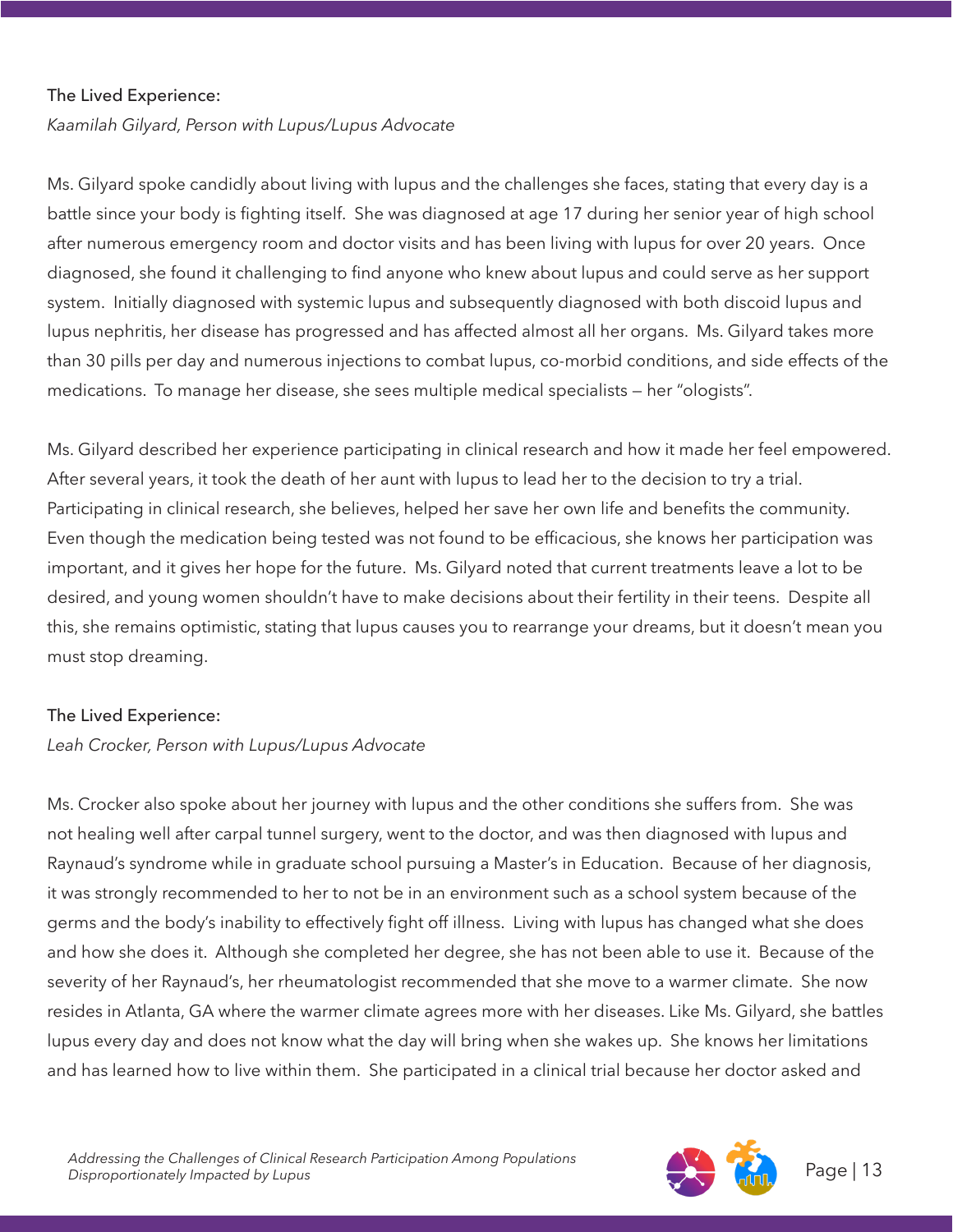because she feels that participating is an important contribution for the lupus community. Ms. Crocker noted that she has been a participant in several trials and feels it is the responsibility of patients to help to educate and reach others.

#### **Improving Global Public and Patient Engagement in Clinical Research**

*Mary Jo Lamberti, PhD* 

*Senior Research Fellow, Tufts Center for the Study of Drug Development*

Dr. Lamberti shared results from various studies conducted by the Tufts Center for the Study of Drug Development. One study of 755 physicians found that only an estimated seven percent of physicians report that their patients have asked to be referred into a clinical trial. Similar results were found in a study specifically looking at lupus and engaging African Americans in clinical trials in which an overwhelming majority of physicians indicated that lupus patients rarely inquire about clinical trials. The study also found that the most effective approach to outreach to the African American community by physicians is through the church. Key insights to consider are the need to foster communication between healthcare providers and patients to create more awareness and education about clinical trials; encouraging learning at places which promote effective channels of communication including the church or educational organizations; and that people in the lupus community generally have a positive outlook on clinical trials and are ready to learn more about the process of participation.

### **Getting to Yes: Engaging People with Lupus in Clinical Research**

*Nadine Spring, MPH*

*Manager, Lupus & Antiphospholipid Syndrome Center of Excellence, Hospital for Special Surgery* 

Ms. Spring addressed the needs of patients regarding participation in clinical trials. Patients must be helped to understand that they can change their minds and withdraw from a study at any time, that they are not guinea pigs, and that there are potential benefits for them. Healthcare providers must be helped to understand that lupus brings many challenges to daily life and that adding a trial can be viewed as another burden. Patients want providers to know that they are concerned about their level of energy and cognitive function. They want to take fewer medications and they want more effective drug options with fewer side effects and lower costs. They want an increased quality of life and fewer long-term side effects. There are numerous reasons people with lupus don't participate in clinical research: the option is not offered; their lupus is stable and they do not want to risk getting worse; they are newly diagnosed; it can be a big time commitment in an already burdened life for someone suffering from chronic fatigue; they are anxious because of the experience of others and the uncertainty of the investigational product; there is some

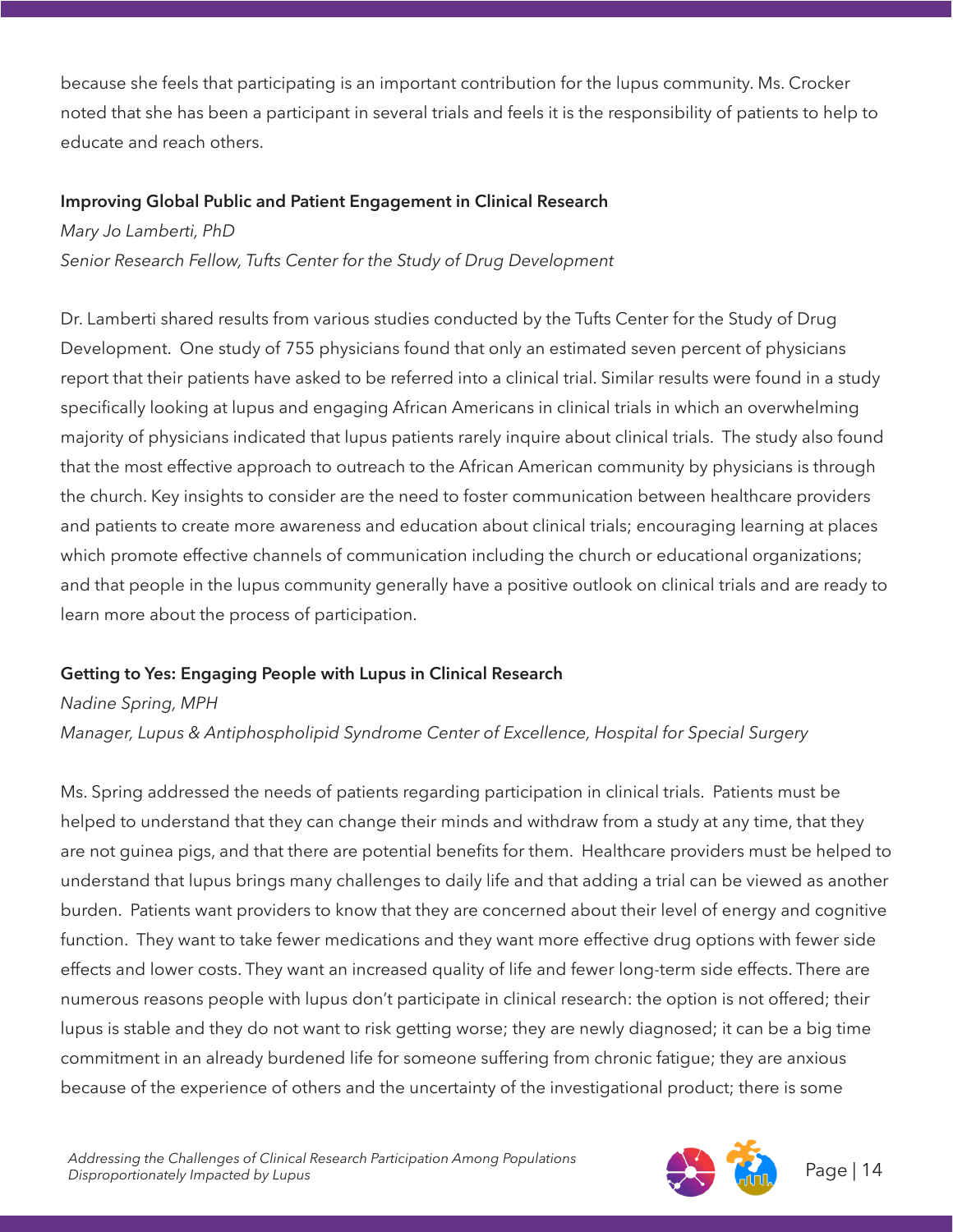mistrust of the research community; and there are family planning concerns. Some key things to consider in getting patients to say yes to clinical trials are establishing good rapport between patients and staff, not pressuring anyone to join a trial, clearly explaining the risks and benefits, thinking about how people are asked to take part in a trial, and educating staff who talk to patients about common concerns.

### **Closing Remarks**

*Elizabeth Ofili, MD, MPH, Director & Senior Associate Dean, Clinical Research Center & Clinical and Translational Research, Morehouse School of Medicine*

Dr. Ofili described the work that she and her colleagues at Morehouse School of Medicine are doing with African-American communities to fight cardiovascular disease and in managing a cardiology registry. Lessons from this work, she believes, can be applied to the challenge of improving clinical research for people with lupus. The long-term goal for the registry is to become the most comprehensive patient registry for minority patients with cardiovascular disease and co-morbid conditions, including lupus. She provided an example of a health coach program at a church that is much better in engaging the community than are the primary care physician sites, and how the church program is able to collect better data, achieve lasting positive health results, and identify areas where African Americans are not being recruited. A community advisory board was created to provide input into the design of their protocol. This strengthens the partnership and creates an incentive for board members to go out and promote the protocols in their community. Additionally, a smart app is being developed that will allow everyone involved to see the data being collected. Physicians will be encouraged to work with patients to download the app. Engaging community physicians and making sure that the app doesn't create more work for them is a key to participation and success. This collaboration can serve as a model of community and academic institutions working together to improve recruitment of patients too often considered hard to reach. Dr. Ofili said that the challenge to the Lupus MCEP is to find ways to use referral networks that are useful to the investigator, community physician, and patients.

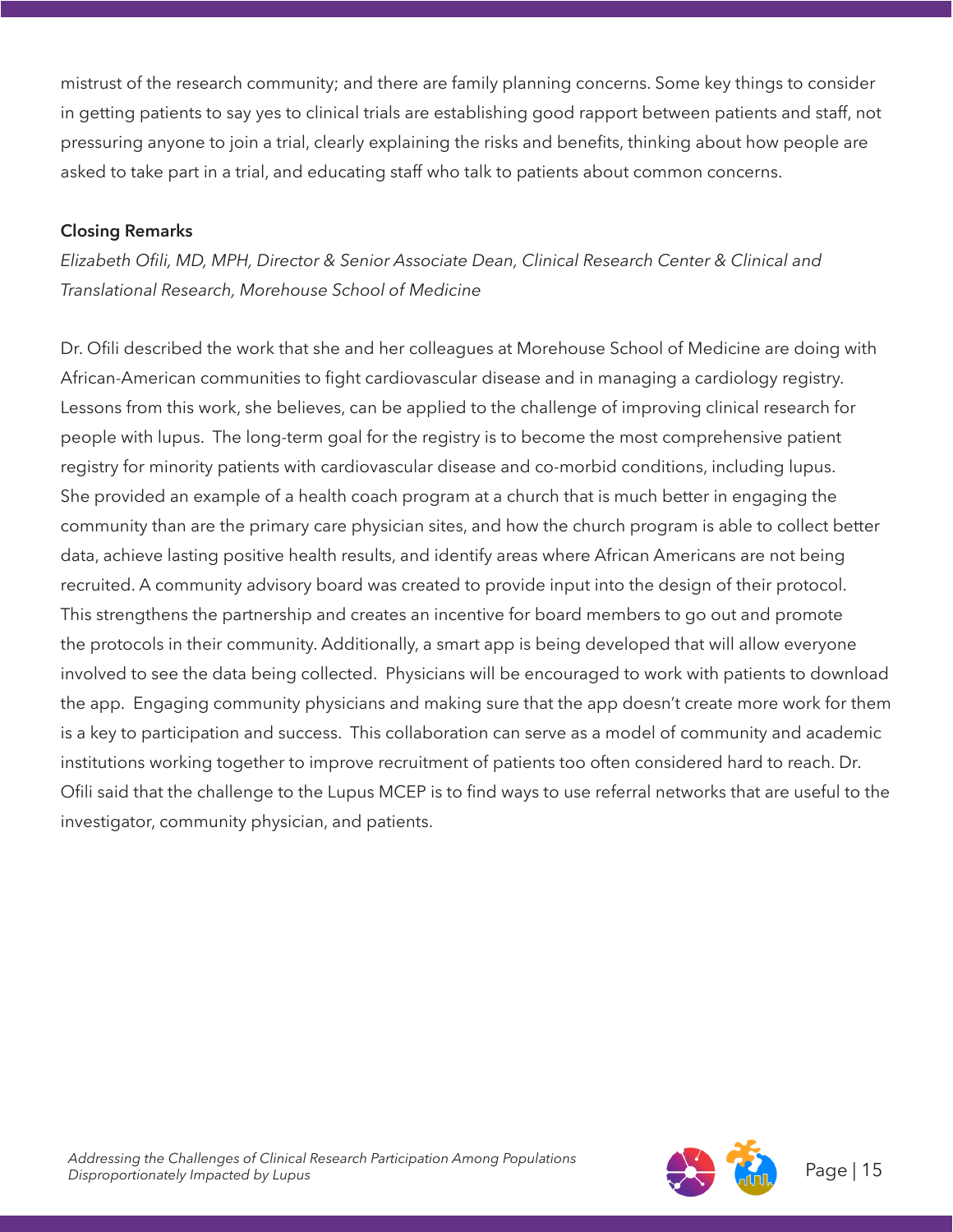# **Highlights from Breakout Group Discussions**

There was generally consensus that clinical trials should become part of the standard of care for lupus. For many reasons, they are not. First, the average primary care physician does not see many lupus patients. Second, few rheumatologists are interested in clinical trials. And third, medical school curricula do not usually prepare physicians to consider experimental therapies for treating disease. Thus, clinical trials are not top of mind for most physicians and therefore not the standard of lupus treatment and care. In addition, for the patient and their families, living with lupus can be daunting. Because it is a multisystem disease with symptoms that wax and wane, and often mimic those of other diseases, it is difficult to diagnose and evaluate. It is also difficult to determine the best source of treatment or if a treatment, experimental or otherwise, is effective or safe. Treating lupus also requires a level of care coordination that makes case management time and labor intensive. Thus, adding clinical trial participation to patients already complicated lives is, for many, untenable. Following are highlights from the breakout group discussions that are responsive to the two discussion questions. The three breakout groups were asked to think about the questions from the following target sectors:

- Patients, their Families, and Social Networks;
- Employers, the Faith Community and Educational Institutions; and
- Physicians, Hospitals, and Researchers.

Appendix C lists the participants in each group.

### **What are the major challenges faced by your target sector in engaging traditionally underserved populations to participate in research?**

Lack of minority participation in clinical trials is not unique to lupus. A variety of challenges contribute to lower-than-desirable participation in clinical trials by populations defined as minorities in the United States. These challenges are not unique to lupus, and to some degree are not unique to minorities. Systemic participation barriers in the clinical trials continuum include:

- Lack of commitment or incentive by sponsors of research to construct clinical trial cohorts with diversity of enough statistical significance that it may bring undesirable complexities to the FDA review and approval process.
- Misperceptions, biases and hidden beliefs by investigators and potential participants.

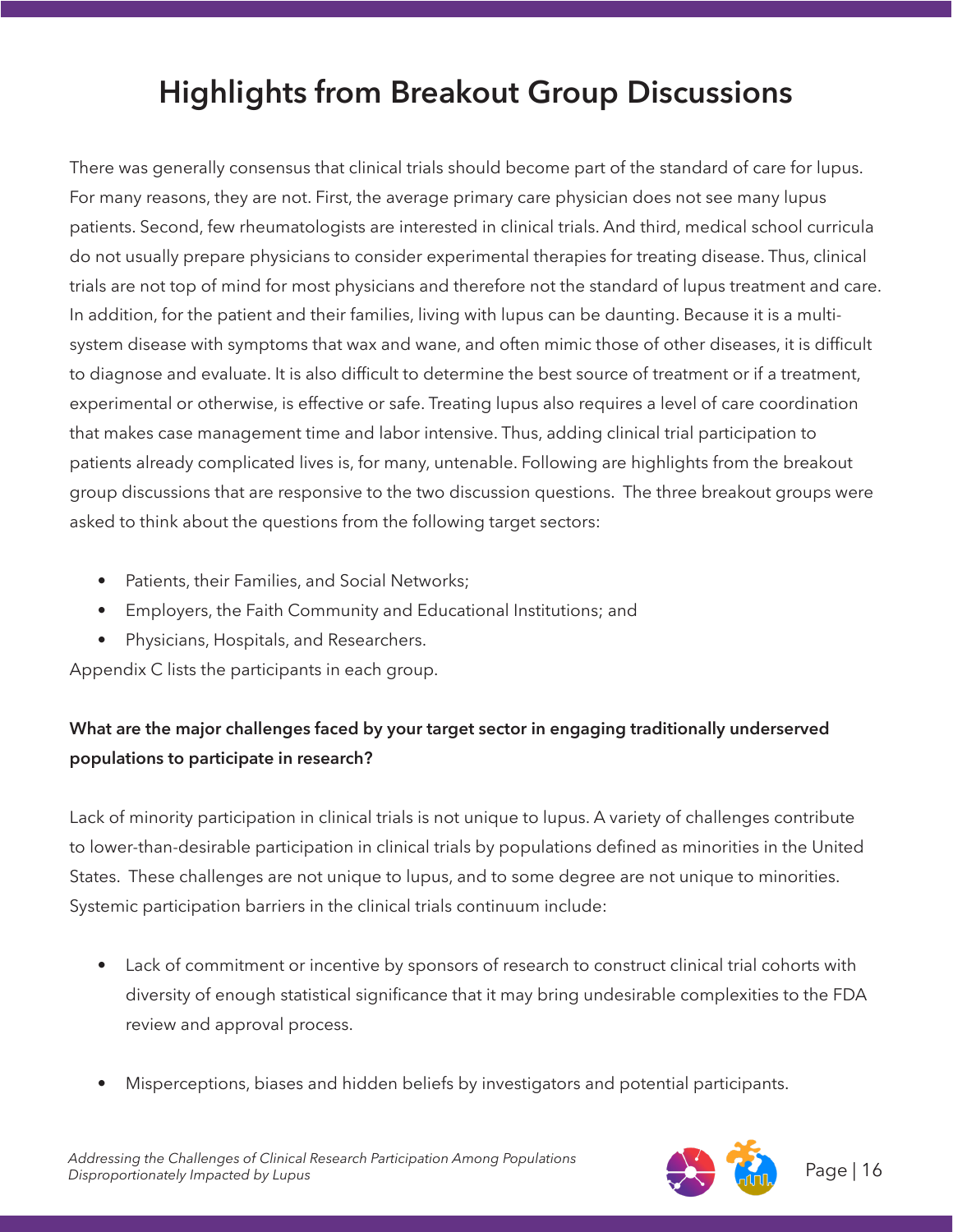- Economic and social constraints that may compromise the ability of willing participants to engage in clinical research.
- Lack of transparency regarding how clinical trials work and the benefits of participation, such as receiving better and more frequent medical care. Trial protocols are often incomprehensible, reflecting sponsors' perspectives while not addressing patients' needs and concerns. They are also frequently written using clinical and technical terminology that is not readily comprehensible, even for potential participants who are literate and competent in other fields. Materials are often written at a reading level that is too high for patients, especially those whose primary language is not English.
- Community physicians often lack awareness of the availability of clinical trials. In a recent Lupus Research Alliance study, two-thirds of participants said their doctors had never mentioned a trial. The study also found that patients trusted their doctors most as a source of information about clinical trials, and as the most influential person in helping them decide whether to participate.
- Many community physicians worry about the effects that investigational treatments may have on their patients' physical and psychological wellbeing. They also worry about losing control of their patients' care. The potential loss of practice revenue, either from the non-reimbursable time it takes to educate and talk with patients about a trial, or from 'losing' patients to the trial process can discourage physicians from making referrals.
- Many physicians regard clinical trials as huge investments with little pay-off. Physicians who do refer their patients to trials may encounter a lack of infrastructure and support.
- Trials often lack the research coordinators needed to identify, screen and enroll potential participants. Eligibility screenings aren't always accurate.
- How patients are recruited can be a barrier. For example, patients (perhaps most people) may not consider participating if it requires them to call an information line and provide personal details to a stranger.
- The fear of being a 'guinea pig,' or the possibility that an experimental treatment will either disrupt the stability of a current medication or make a patient worse may make them unwilling to participate.

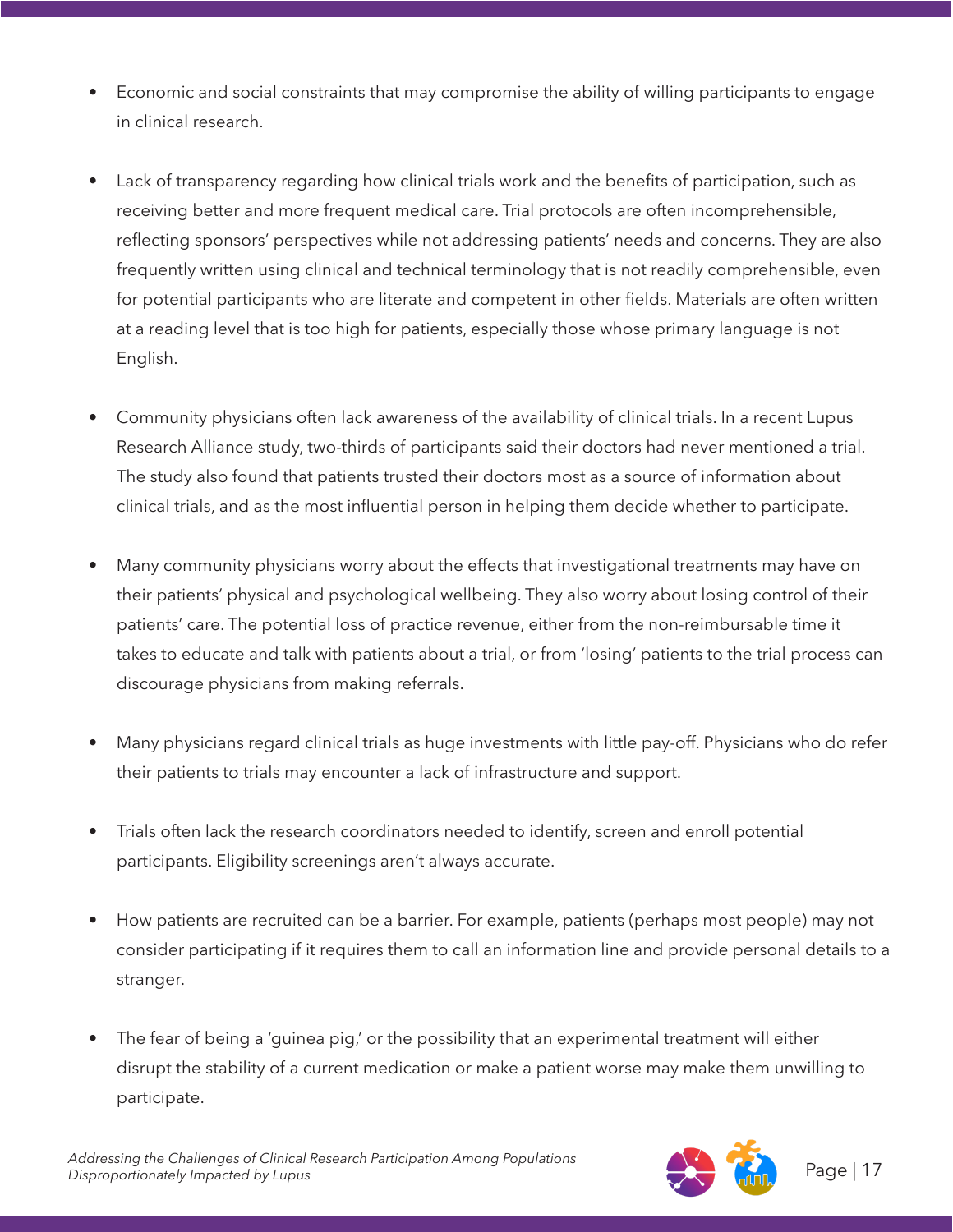- Trials may pose financial strains for patients as well, especially those who cannot risk lost work time, or afford the childcare, or transportation required to travel to distant sites. Indeed, trials commonly take place in areas that are far from the communities where underserved and minority populations live. For patients who work, are juggling responsibilities to family and home, and are generally challenged with the demands of daily living, trial participation can be dismissed as an unwelcomed burden without sufficient benefit.
- The possibility that investigational treatments could lead to infertility or death, interact negatively with drugs that patients are already taking, or result in other side effects that could worsen their condition also can prevent consideration of trial participation. These fears may become especially pronounced when a patient's current medications are working, or if they are relatively "okay" before a trial begins.
- Some patients may fear that receiving a placebo drug will bar them from accessing new therapies when they have active disease, which has historically occurred among people of color who have participated in clinical trials.

### **What are the existing assets of your target sector to address the key challenges identified? What assets are needed?**

- The Lupus Clinical Investigators Network (LuCIN) is a clinical trials network comprised of nearly 60 academic research centers throughout North America and is supported by the Lupus Research Alliance's affiliate, Lupus Therapeutics. LuCIN provides a coordinated framework for testing potential new treatments quickly and cost-effectively, while upholding the highest scientific standards. LuCIN works with biotechnology and pharmaceutical companies to accelerate the development of new therapies for lupus, promote collaboration throughout the lupus community of scientists, healthcare providers, patients and families, and advance the quality of lupus research by attracting and training new investigators. LuCIN also tests existing drugs for possible repurposing for the treatment of lupus.
- The Patient Advocates for Lupus Studies ("PALS") program, which is scheduled for implementation in the first quarter of 2019, will coordinate with LuCIN healthcare teams to provide individuals diagnosed with lupus opportunities for peer-to-peer communication with an individual who has the condition and understands the challenges of managing it. PALS is under development and will

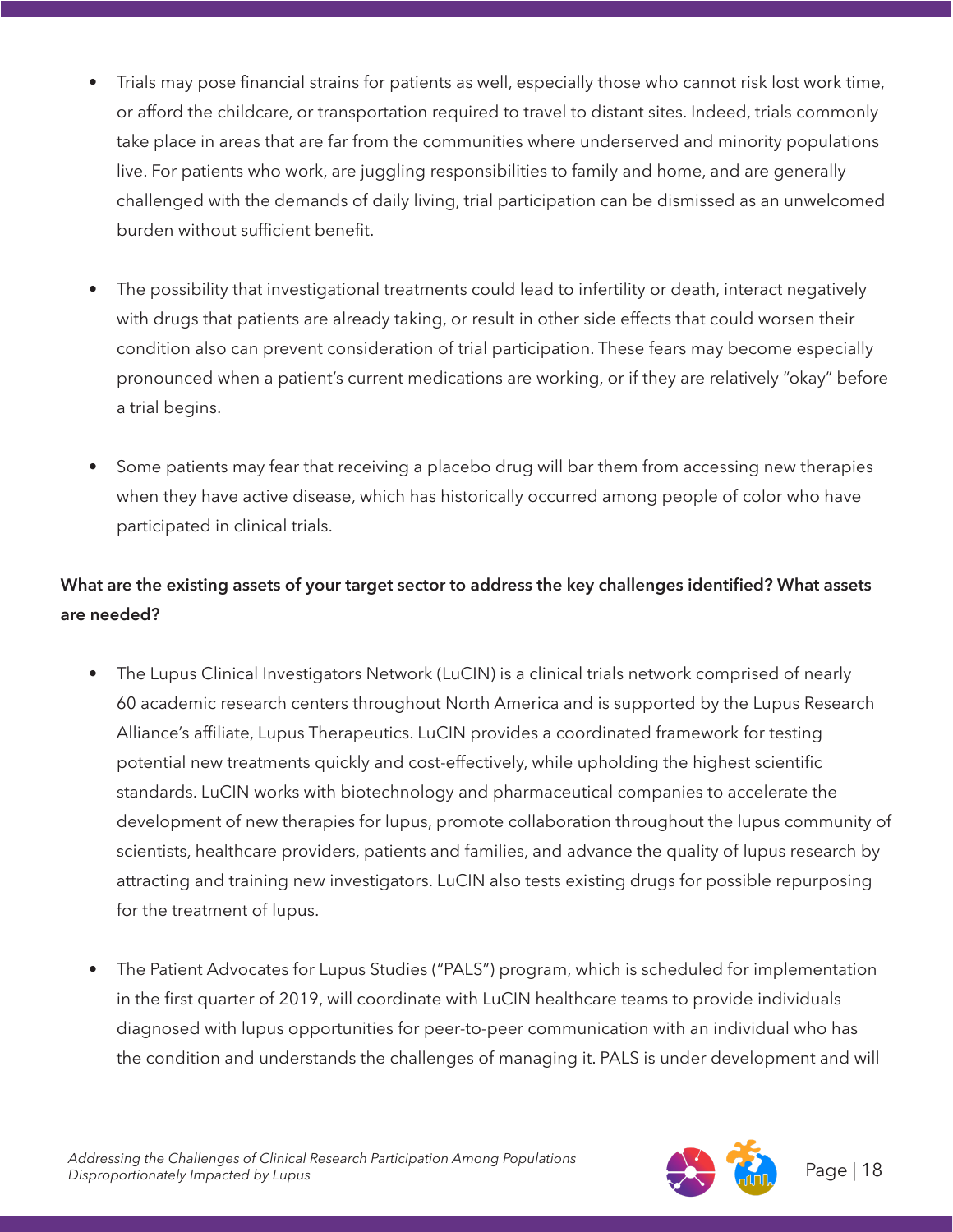provide information about the need to advance lupus drug development, the importance of clinical trials and the critical role of lupus patients in research.

- The LRA's Multi-Cultural Outreach Task Force (MCOTF), a nationwide group of volunteers who have lupus or a close connection to someone with lupus, undertakes education and awareness efforts designed to increase appropriate and accurate diagnoses by increasing clinical trial engagement. MCOTF provides proactive and informative messages about the present and future of lupus research to audiences that include African-, Hispanic-, Asian- and Native-American patients and their families, as well as corporate executives and leaders of community and faith-based organizations.
- The Lupus Patient-Focused Drug Development Initiative (PFDD), a collaboration of the Lupus and Allied Diseases Association, the Lupus Foundation of America and the Lupus Research Alliance, was a way to bring the voice of the patient to lupus therapy development and to inform FDA regulatory decision-making on new drugs. *Lupus: Patient Voices*, a report summarizing feedback from an in-person meeting held in September 2017, online participation, and a survey of more than 2,000 people with lupus, was released in March 2018. The report includes data and personal accounts from people with lupus on symptoms, daily disease impacts, current treatments, and views on clinical trials.
- Existing patient and provider educational materials are an asset. CME programs, particularly those developed by The Lupus Initiative, a national program of the American College of Rheumatology (ACR) that is dedicated to reducing health disparities in lupus, include topics such as the epidemiology of lupus and implicit provider bias. In addition, The Lupus Initiative has developed a program called Materials to Increase Minority Involvement in Clinical Trials (MIMICT) to aid in increasing and improving referrals from community-based providers to clinical trial centers.
- Existing research infrastructure that has research coordinators to solicit potential trial participants and to facilitate the enrollment process. Some sites have mobile units for screening, and some study sponsors pay for participants' transportation, childcare and food costs.
- Electronic Health Records (EHRs), which can be used for prescreening patients who may be eligible for specific trials, including patients who may not yet have been diagnosed with lupus but may be exhibiting several indicators of the disease. Some hospitals are starting to implement this with assistance from companies with software to help screen EHRs.

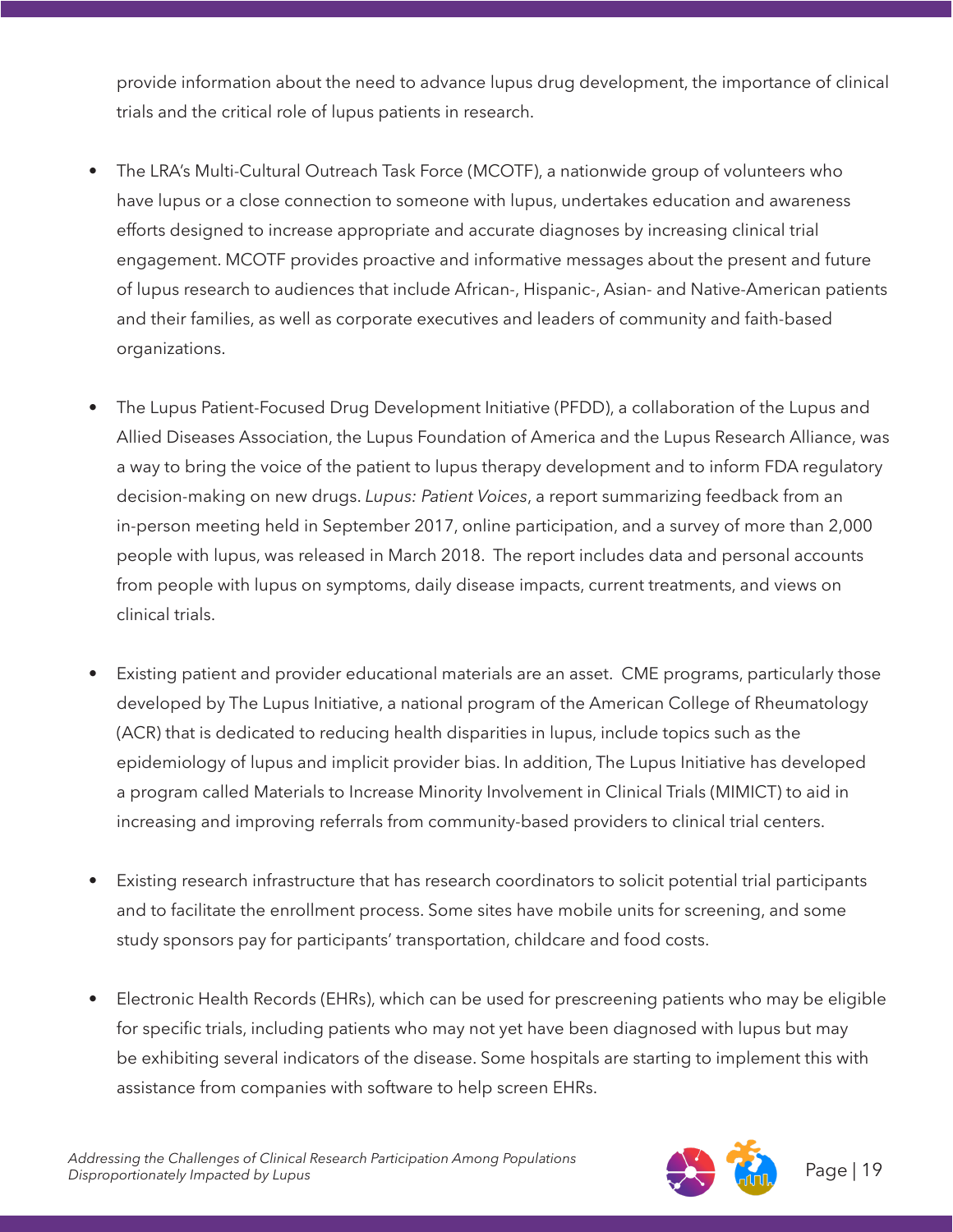- Provider referral networks have been effective in other disease states and can teach us how to develop effective networks for lupus.
- Patient Reported Outcomes and Real World Evidence are rapidly growing and developing fields. Instruments such as the those that assess health-related quality of life such as the Patient Reported Outcomes Measurement Information System (PROMIS) and LupusQoL are being reviewed and evaluated for their ability to capture patient outcomes in a way that can be used to facilitate shared decision making and improve quality of care.

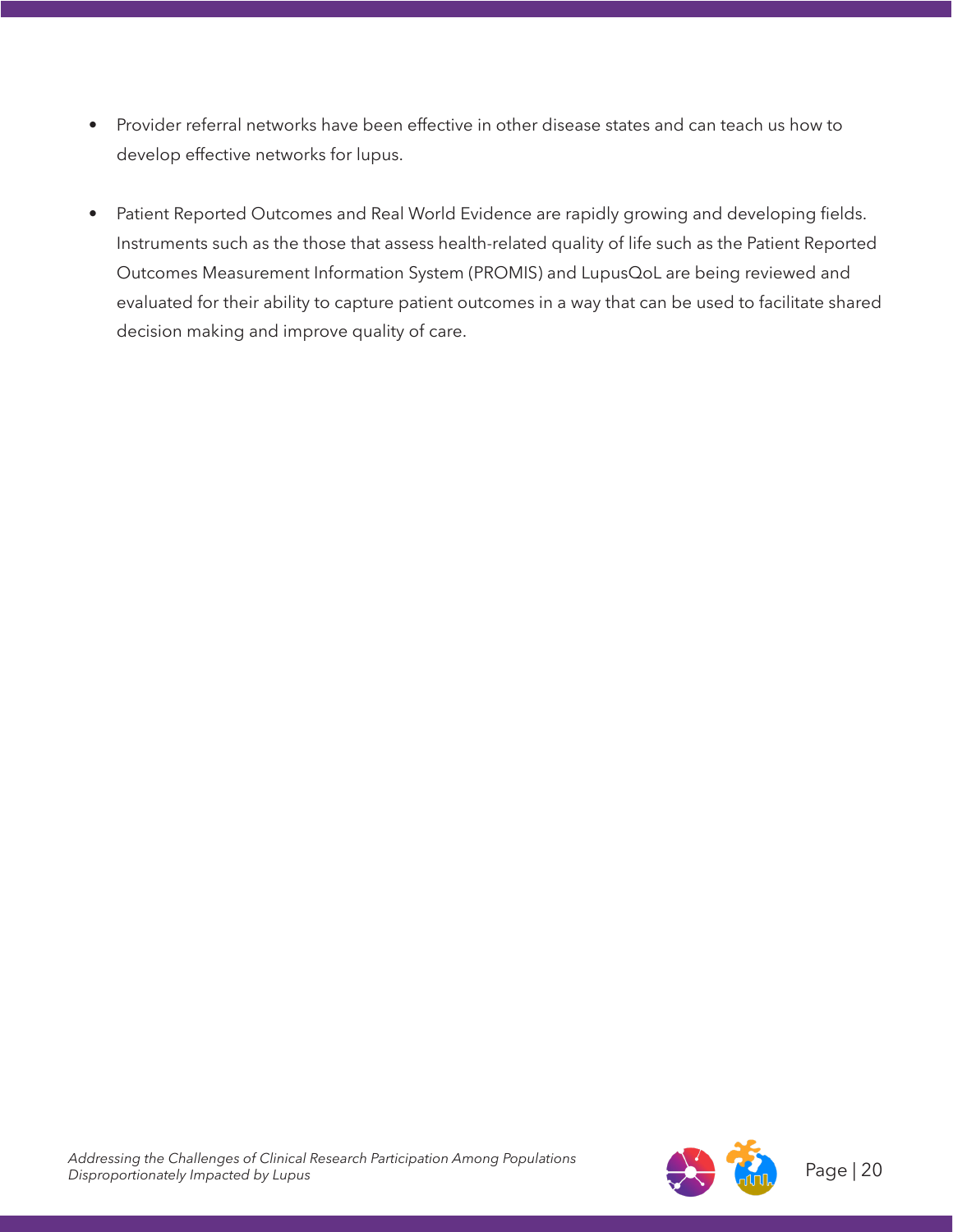# **Strategies to Overcome Identified Challenges and Barriers**

#### **Increasing Education and Awareness**

Increasing education and awareness among patients, families and physicians was one of the most frequently mentioned themes in all three breakout groups. Education is key to correcting misperceptions about clinical trials –– the risks, commitment, costs, and benefits –– and, in turn, to eliminating unconscious biases and hidden beliefs among physicians and patients.

Groups stressed the importance of targeting information about lupus and clinical trials to the widest possible range of communities –- especially young adults, women of childbearing age, and of color -– those at greatest risk for the disease. They noted that educational materials, to be effective, must be accessible, linguistically, and culturally appropriate; show understandable and meaningful clinical data; explain the aims, risks, and benefits of trial participation; and address patient concerns and questions.

Using media in all its forms, including print, radio, television, internet, videos, webinars, and social media platforms like Facebook and Twitter, is the best way to disseminate information to multiple populations. Other recommended strategies for increasing education and awareness about lupus included reaching out to students at historically black colleges and universities; having social workers bring educational materials to neighborhoods where people live; or, presenting information at places where community members gather, such as barber shops, beauty salons, night clubs, churches, sororities, community centers, unions, town hall meetings, and public schools. Since the messenger is as important as the message, lupus patients who have firsthand knowledge of community services and clinical trials might be the best sources of education and information for the public as well as physicians.

Raising awareness about lupus also requires reaching critical stakeholders in business, faith (not only Christian) communities, and educational institutions. One proposal featured a person-centered strategy that starts small by recruiting elders, clergy, union representatives, human resource managers, parentteacher association members, and sorority/fraternity leaders, and then expands as volunteers share lupus education through their respective networks. Thus, what may begin with one-on-one contact could potentially evolve into an expanding conversation throughout many communities. Groups also suggested peer-to-peer storytelling as a mechanism for educating patients and families and reducing isolation by providing a sense of shared experience and community.

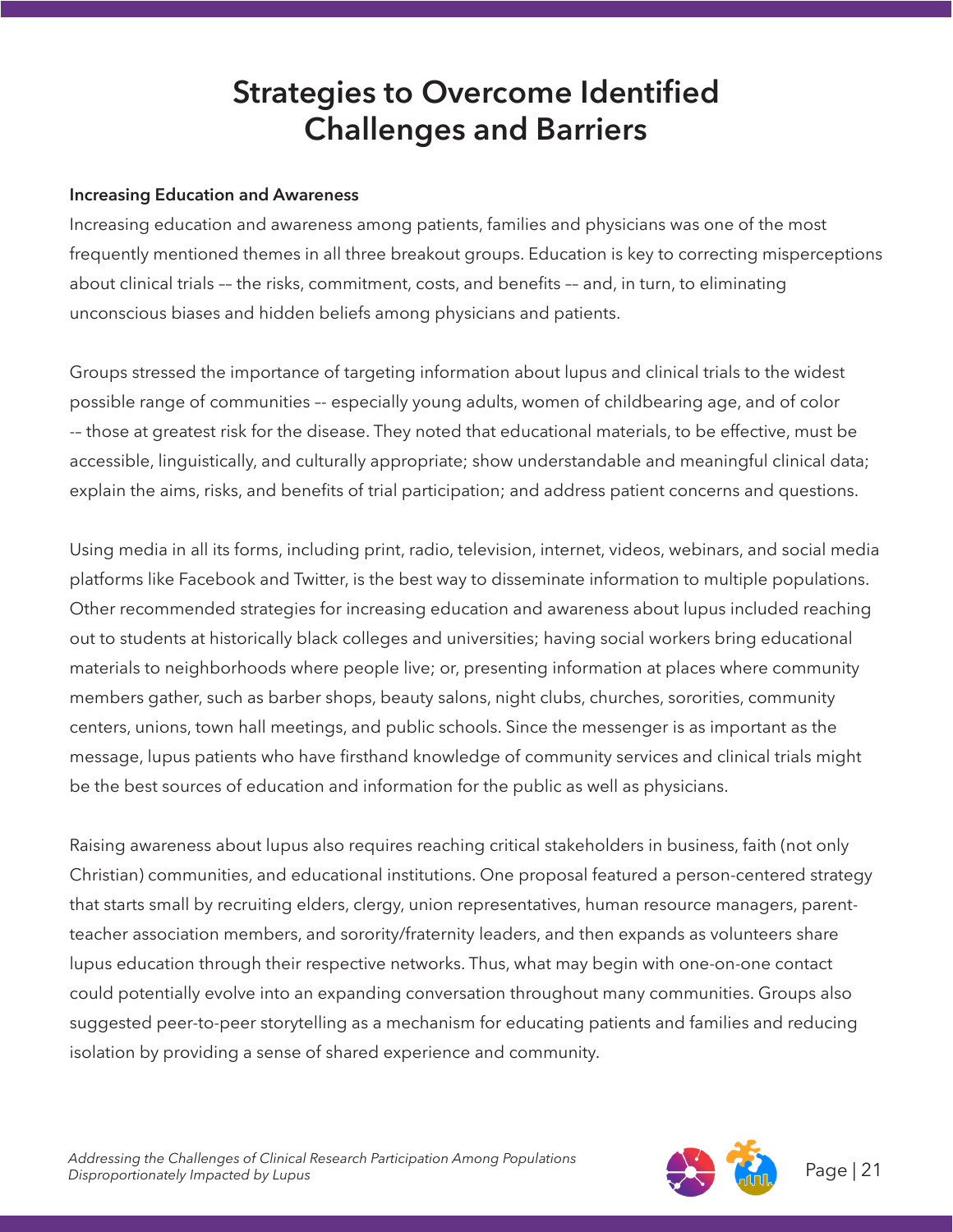Groups emphasized the need to bring educational campaigns to community physicians, including rheumatologists and primary care providers, who might block access to trials if they don't support or understand them. Making clinical trials "top of mind" for these physicians, as well as medical students, and providers-in-training will accustom them to considering clinical trials as standard of care. This will most likely require a cultural shift in health care, health research and academic medicine, such as augmenting medical school curriculum with modules on clinical trials, or providing physicians, investigators, and research coordinators with low-cost incentives such as cell phones, iPads, gift cards, or rewards to travel to meetings where they can promote trial participation. Such incentives may change views of clinical trials from a major investment of time and money to sources of financial reward or career development.

As part of the medical culture shift, healthcare settings could adopt technological improvements, such as apps or software that interface with EHRs to help identify potential trials and trial participants, pre-screen them and make sure they meet eligibility criteria. There must also be a shift in the way research teams provide patients with information about clinical trials. While it is important to provide potential participants with complete and accurate information about trial outcomes, it is equally important to highlight encouraging stories with positive outcomes to embolden patients to participate.

#### **Building Trust is Essential**

All breakout groups agreed that trust is essential to increasing minority participation in clinical trials. Building trust requires increasing engagement and strengthening relationships among patients, families, and the medical, and research communities. One way to accomplish this is to generate a list of support and advocacy groups, and then form coalitions that can work together to create clear, accessible messaging about the importance of minority participation in clinical trials. These coalitions must include lupus patients as partners in educational outreach, research, and all decision-making, which will help them understand every aspect of a trial. As partners in lupus research, patients need assurance that they will receive full emotional support through regular phone contact with peers and research staff, as well as support for expenses involved in participation such as transportation, childcare, and food.

Meeting patients where they are is essential to building trust. This means that every member of the research team must understand that patients' experiences begin as soon as they reach the trial site. How does the parking attendant of the clinical trial facility treat them? The security guard? The front desk administrator? Every step of the research process must be customer-service friendly and regard patients as top priority, not second-class citizens. Meeting patients where they are also means that physicians and investigators must demonstrate understanding and empathy for cultural differences. They should receive

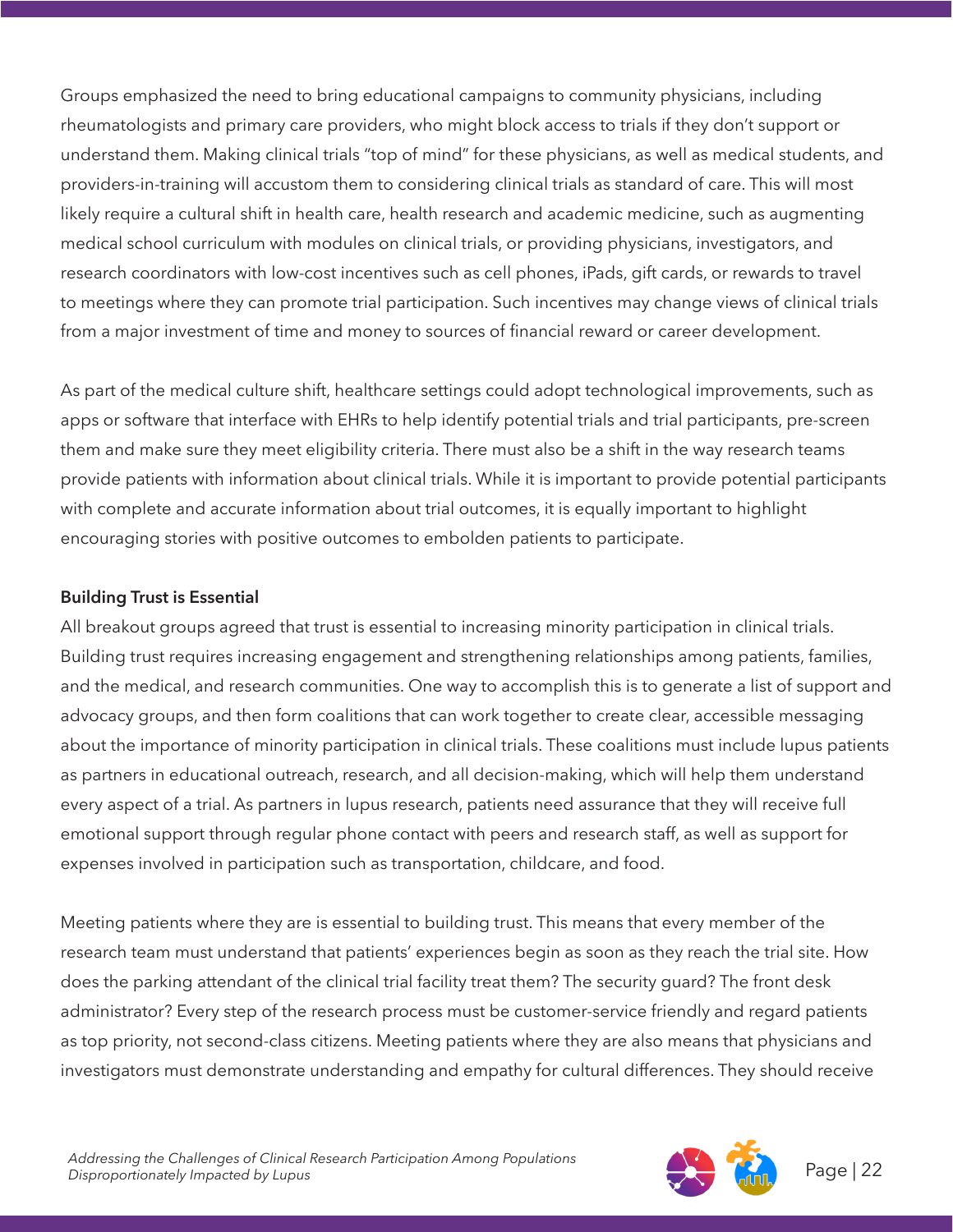cultural relevancy training for help in shedding unconscious biases, hidden beliefs, or stereotypes. And, they should learn to demonstrate caring and respect by overcoming any hesitancy to conduct physical exams.

To meet patients where they are, physicians and investigators must also provide trial information in patients' native languages. They must honor different gender norms, as well as the necessities of special needs communities, including deaf or hard-of-hearing individuals. And, they must build a healthcare team that is not only ethnically, culturally, and racially representative of the patient population, but one that also includes a health coach, social worker, mental health professional, and individuals with lived experiences of lupus.

Physicians and investigators should not pressure patients to behave according to their expectations and needs but accommodate patients' needs and values by structuring trials flexibly (e.g. allowing nurses to draw blood at patients' homes) so that participation does not complicate or burden their lives.

Groups said that it is equally important for research coordinators to secure patients' trust so they can fulfill their responsibilities of identifying and contacting potential trial participants, arranging and conducting screenings, and ensuring that participants meet all eligibility requirements. Coordinators would also benefit from monetary incentives and, more important, from better training to help them balance the competing demands of multiple trials.

### **Creating a Cultural Shift and Utilizing Technological Enhancements**

All groups advocated the use of technology to increase minority participation in clinical trials. Technology can simplify trial participation. Telemedicine, for example, can streamline the check-in process, and allow nurses more flexibility in scheduling visits for at-home blood draws. Other online resources can allow patients to securely view their personal data, review FAQs, find tools that will help them discuss lupus with their families, or engage in moderated discussions with other lupus patients. (e.g. The Kelly Fund has chat rooms with restricted access for patients to talk).

Slide decks can be used to explain informed consent. Posting informed consent forms online so patients can download and complete them in the privacy of their home could reduce the stress of filling them out. Also, creating online consent forms with easy-to-understand icons and a built-in dictionary at a third-grade reading level which patients can use to look up unfamiliar terms, will make filling them out less confusing and frustrating. Groups also expressed strong interest in apps or software that could interface with EMRs to

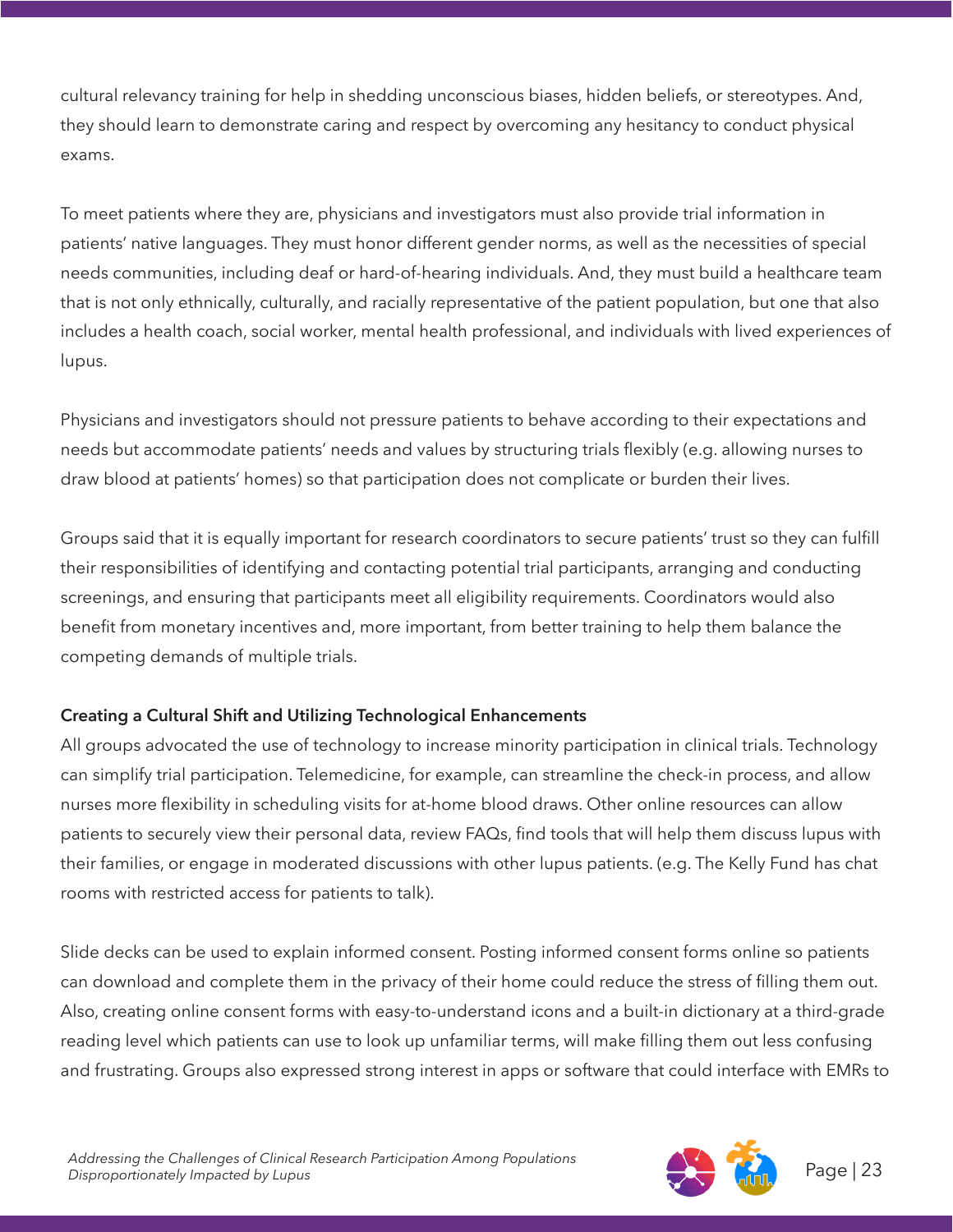identify potential trial participants, and pre-screen them to make sure they meet eligibility criteria.

Finally, groups voiced overwhelming support for creating a culture of research. Such a culture would make it instinctive for primary care physicians to refer lupus patients to clinical trial centers and ensure feedback to the referring non-researcher provider. A culture of research would provide necessary support to hire, train, and incentivize research coordinators to call generated leads to increase trial participation. Such a culture would make community physicians and rheumatologists part of the research team and would support clearer communication between them and investigators. Without clear and continuous communication with investigators, community physicians may not refer patients to trials. Thus, there must be a feedback loop that allows investigators and community physicians to share information about trial participants. Finally, a culture of research would encourage doctors, medical students, providers, and providers-in-training to regard clinical trials as standard of care when thinking about treatment options.

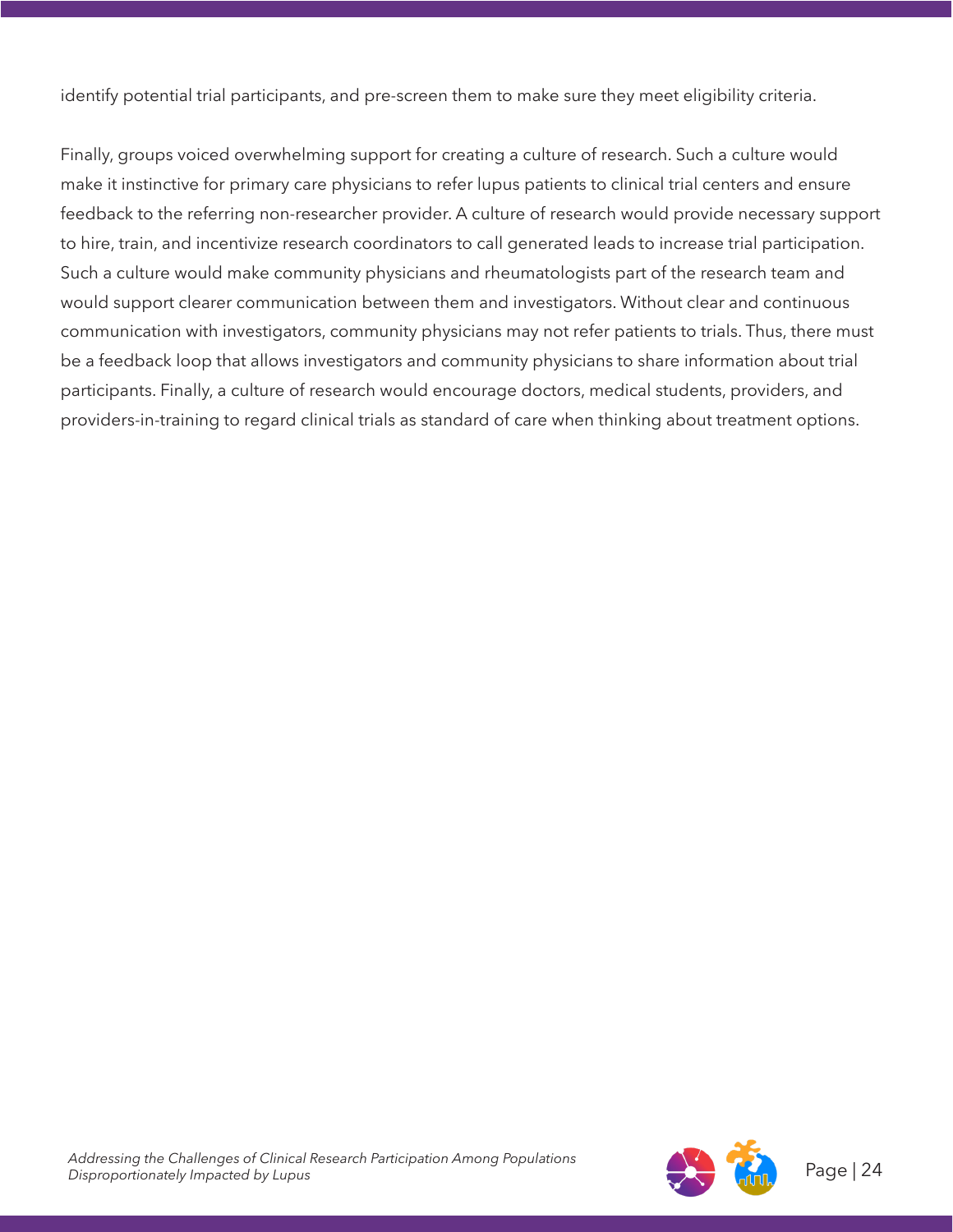# **Appendix A**

# **LUPUS MULTI-CULTURAL ENGAGEMENT PARTNERSHIP MEETING DECEMBER 11-12, 2017**

### **PARTICIPANT ROSTER**

#### Anca D. Askanase, MD, MPH

Founder and Clinical Director, Lupus Center Columbia University Medical Center New York, NY

Brenda Blackmon Founder, The Kelly Fund for Lupus Englewood, NJ

Stephanie Cogan Vice President, Corporate Relations National Kidney Foundation New York, NY

Leah Crocker Person with Lupus/Lupus Advocate Atlanta, GA

Daniel E. Dawes, JD Co-Founder, Health Equity Leadership and Exchange Network (HELEN) Fort Lauderdale, FL

Kenneth M. Farber, JD President and CEO Lupus Research Alliance New York, NY

Sheldon D. Fields, Ph.D., RN, FNP-BC, AACRN, FNAP, FAANP, FAAN National Black Nurses Association Dean and Professor of the School of Health Professions New York Institute of Technology Old Westbury, NY

Christy M. Gamble, JD, DrPH, MPH Director of Health Policy & Legislative Affairs Black Women's Health Imperative Washington, DC

Owen Garrick, MD National Hispanic Medical Association President and CEO Bridge Clinical Research Oakland, CA

Kaamilah Gilyard Person with Lupus/Lupus Advocate Queens, NY

Cary L. Goodman National Program Director The Balm in Gilead, Inc Midlothian, VA

Diane Gross National Director of Advocacy and Programs Lupus Research Alliance New York, NY

Henrietta Ho-Asjoe Health Care Consultant New York, NY

Catherine Jackson, RN, BSN, MPH Director of Advocacy Mallinckrodt Pharmaceuticals St. Louis, MO

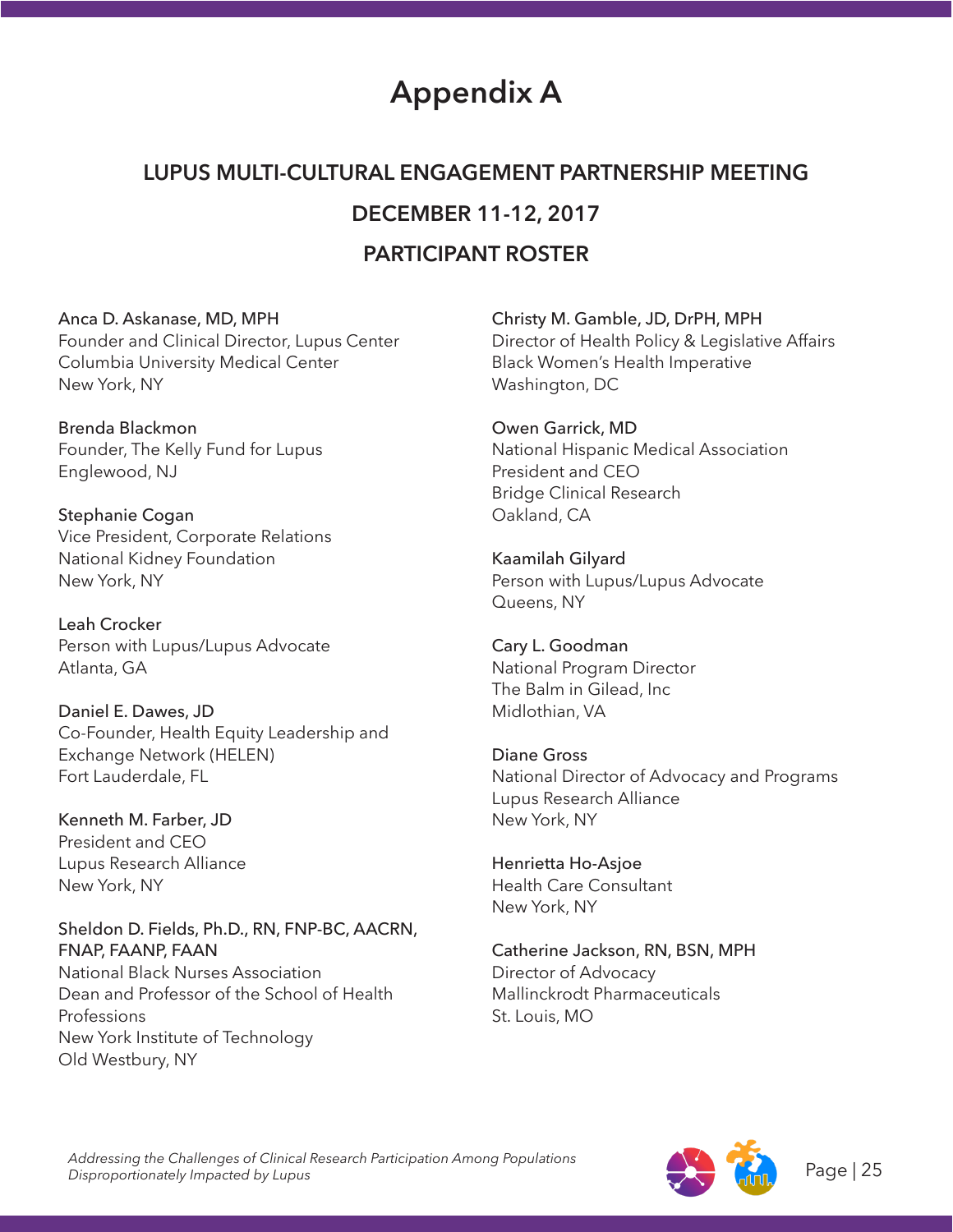Beverly John Vice President of Finance **WomenHeart** Washington, DC

Kim Kaiser Special Consultant-Industry Relations Lupus Research Alliance New York, NY

Helen Kellar-Wood, PhD Immunoscience Lead, Diversity and Patient Engagement Bristol-Myers Squibb Princeton, NY

Andrea Kott Public Health Writer & Editor Sleepy Hollow, NY

Mary Jo Lamberti, PhD Senior Research Fellow, Tufts Center for the Study of Drug Development Tufts University Boston, MA

Sam Lim, MD, MPH Professor of Medicine, Division of Human Immunology and Rheumatology Emory University School of Medicine Atlanta, GA

Niva Lubin-Johnson, MD, FACP President-Elect National Medical Association Chicago, IL

Joseph Mauriello, CPA Treasurer, Board of Directors Lupus Research Alliance New York, NY

Sheryl McCalla, JD Director, Lupus Initiative American College of Rheumatology Atlanta, GA

Cassandra McCullough Executive Director Association of Black Cardiologists Washington, DC

Martha Nolan, JD Senior Director of Government and Strategic Affairs Academy for Radiology and Biomedical Imaging Research Washington, DC

Ana E. Núñez, MD Professor of Medicine Drexel University College of Medicine Philadelphia, PA

Elizabeth Ofili, MD, MPH, FACC Professor of Medicine, Director &Senior Associate Dean, Clinical Research Center & Clinical and Translational Research Morehouse School of Medicine Atlanta, GA

Damemarie Paul Bristol-Myers Squibb Lawrence, NJ

Bonnie Pobiner, PhD Director US Medical Affairs, ImmunoInflammation GlaxoSmithKline Research Triangle Park, NC

Gary A. Puckrein, PhD President and CEO National Minority Quality Forum Washington, DC

Jillian A. Rose, LCSW, MPH Assistant Director, Community Engagement, Diversity & Research Hospital for Special Surgery New York, NY

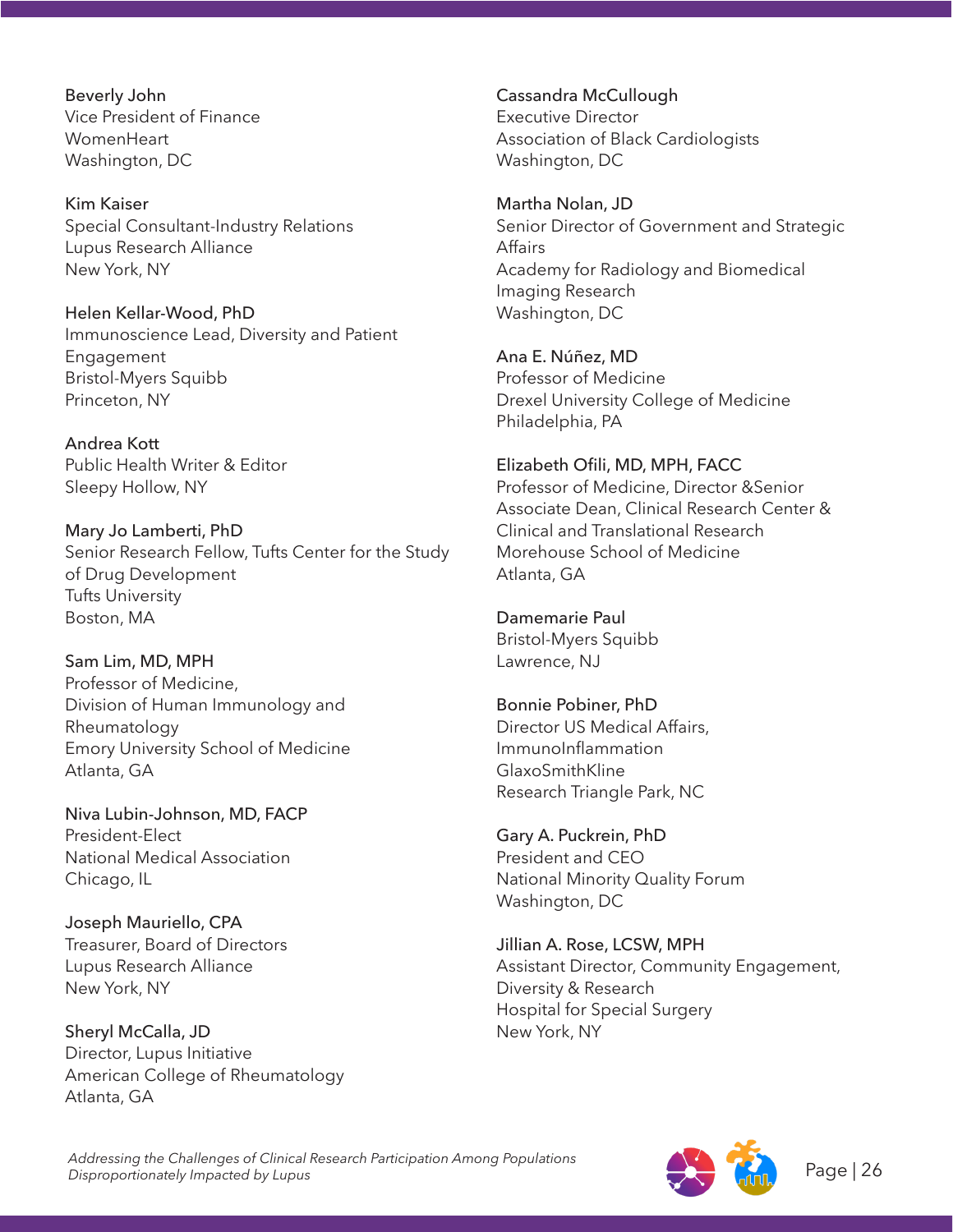Albert T. Roy Executive Director Lupus Therapeutics, LLC Arlington, VA

Suz Schrandt, JD Director, Patient Engagement Arthritis Foundation Atlanta, GA

Nadine Spring Manager, Lupus and APS Center Hospital for Special Surgery New York, NY

Teodora Staeva, PhD Research Director Lupus Research Alliance New York, NY

Dayani Tipple Director, Disease Awareness GlaxoSmithKline Media, PA

Christina Vazquez Mateo, PhD Clinical Research Scientist EMD Serono Quincy, MA

Gretchen Clark Wartman Vice President for Policy and Program National Minority Quality Forum Washington, DC

Edith Williams, PhD Assistant Professor Medical University of South Carolina Charleston, SC

Liou Xu, PhD Senior Statistician National Minority Quality Forum Washington, DC

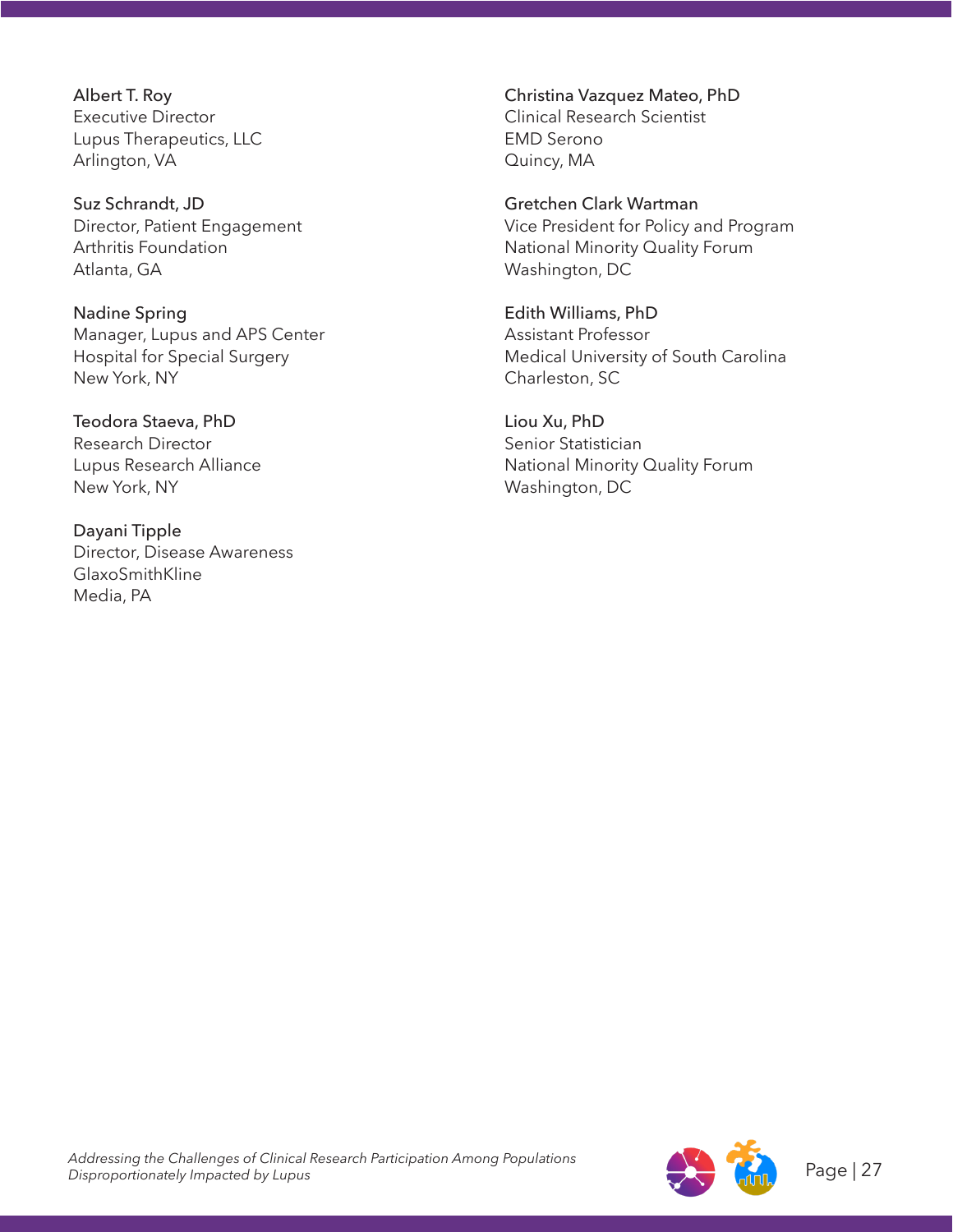# **Appendix B**

### **LUPUS MULTI-CULTURAL ENGAGEMENT PARTNERSHIP MEETING**

### **The Lupus Research Alliance Board Room**

### **275 Madison Avenue, New York, NY 10016**

**DAY 1: MONDAY, DECEMBER 11, 2017** *(Lunch will be available at 12:30 PM)*

| 1:00 PM   | <b>Welcome and Opening Remarks</b><br>Joseph Mauriello, Lupus Research Alliance Board of Directors<br>Statement of Purpose and Anticipated Outcomes                                                                                                                                                                                                                                                                         |
|-----------|-----------------------------------------------------------------------------------------------------------------------------------------------------------------------------------------------------------------------------------------------------------------------------------------------------------------------------------------------------------------------------------------------------------------------------|
| $1:15$ PM | The Lupus Multi-Cultural Engagement Partnership: A Collaboration of the Lupus<br>Research Alliance and the National Minority Quality Forum<br>Remarks:<br>Kenneth M. Farber, President and CEO, Lupus Research Alliance<br>$\bullet$<br>Gary A. Puckrein, PhD, President and CEO, National Minority Quality Forum<br>$\bullet$<br>Albert Roy, Executive Director, Lupus Clinical Investigators Network (LuCIN)<br>$\bullet$ |
| 1:45 PM   | Introduction of all Discussants and Overview of the Day<br>Diane Gross, National Director of Advocacy and Programs, Lupus Research Alliance<br>a. Day 1 Topic: Understanding Lupus and the Need for Participation of Populations<br>that are Under-Represented in Biomedical Research<br>b. Overview of the Structure of the Day                                                                                            |
| 2:15 PM   | <b>Understanding Lupus: The Clinical Perspective</b><br>Anca D. Askanase, MD, MPH<br>Founder & Clinical Director, Lupus Center, Columbia University Medical College<br>a. Epidemiology, etiology, current standard of care<br>b. Clinical research and drug development                                                                                                                                                     |
| 3:15 PM   | Inherent Biases as Challenges to Engagement in Clinical Research<br>Ana E. Núñez, MD<br>Associate Dean for Diversity, Equity and Inclusion; Professor of Medicine<br>Drexel College of Medicine                                                                                                                                                                                                                             |
| 4:00 PM   | The Lupus Atlas: Filling in the Picture<br>Gary A. Puckrein, PhD, President and CEO, National Minority Quality Forum                                                                                                                                                                                                                                                                                                        |
| 4:30 PM   | Summary of the Day: Thoughts for Tuesday<br>Diane Gross, National Director of Advocacy and Programs, Lupus Research Alliance                                                                                                                                                                                                                                                                                                |
| 5:00 PM   | <b>Group Photo &amp; Reception</b>                                                                                                                                                                                                                                                                                                                                                                                          |
| 6:30 PM   | Dinner on your own                                                                                                                                                                                                                                                                                                                                                                                                          |

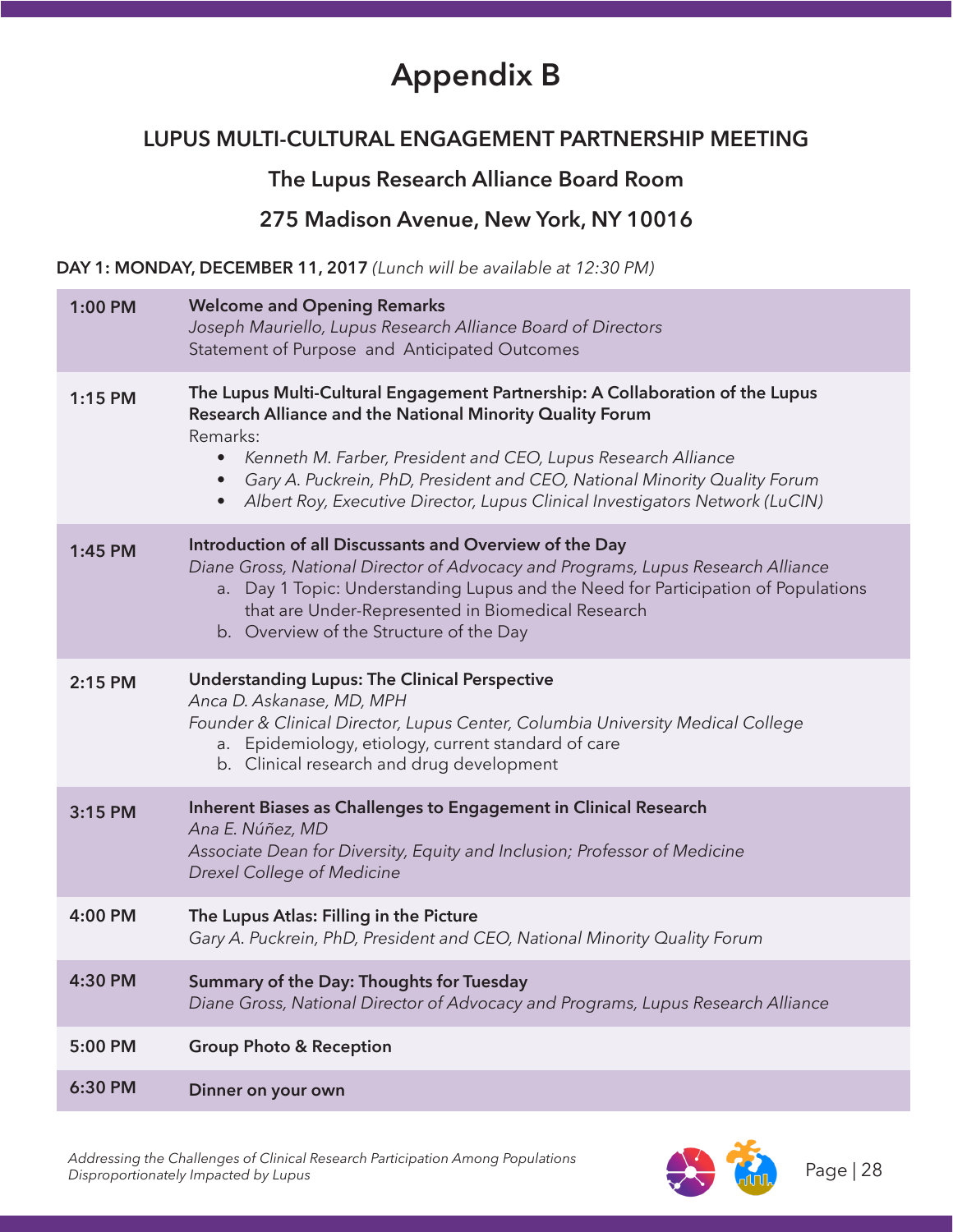### **DAY 2: TUESDAY, DECEMBER 12, 2017** *(Breakfast will be available at 8:00 AM)*

| 8:30 AM  | <b>Opening Remarks</b><br>Gretchen C. Wartman, Vice President for Policy and Program, National Minority Quality<br>Forum<br>a. Day 2 Topic: Addressing Barriers to Clinical Research Participation in Under-<br><b>Represented Populations</b><br>b. Overview of the Structure of the Day.                                                                                                                                                                                                      |
|----------|-------------------------------------------------------------------------------------------------------------------------------------------------------------------------------------------------------------------------------------------------------------------------------------------------------------------------------------------------------------------------------------------------------------------------------------------------------------------------------------------------|
| 9:00 AM  | <b>Understanding Lupus: The Patient Perspective</b><br>Insights into Lupus and the Patient Perspective on Clinical Trials: Diane Gross,<br>a.<br>National Director of Advocacy and Programs, Lupus Research Alliance<br>b. The Lived Experience: Leah Crocker, Person with Lupus/Lupus Advocate;<br>Kaamilah Gilyard, Person with Lupus/Lupus Advocate                                                                                                                                          |
| 9:45 AM  | <b>Improving Global Public and Patient Engagement in Clinical Research</b><br>Mary Jo Lamberti, PhD<br>Senior Research Fellow, Tufts Center for the Study of Drug Development                                                                                                                                                                                                                                                                                                                   |
| 10:15 AM | Getting to Yes: Engaging People with Lupus in Clinical Research<br>Nadine Spring, MPH, Manager<br>Lupus & Antiphospholipid Syndrome Center of Excellence, Hospital for Special Surgery                                                                                                                                                                                                                                                                                                          |
| 11:00 AM | <b>Break and Reassemble in Concurrent Discussion Groups</b>                                                                                                                                                                                                                                                                                                                                                                                                                                     |
| 11:15 AM | <b>Concurrent Discussion Groups: Engagement Challenges and Strategic Responses</b><br>(Lunch will be available)<br>Patients and their Families and Social Networks<br>$\bullet$<br>Facilitator: Henrietta Ho-Asjoe, Health Care Consultant<br>Employers, the Faith Community, Educational Institutions<br>$\bullet$<br>Facilitator: Daniel Dawes, JD, Co-Founder, HELEN<br>Physicians, Hospitals, and Researchers<br>Facilitator: Owen Garrick, MD, President and CEO, Bridge Clinical Research |
| 1:15 PM  | Break: Conclude Concurrent Discussions and Return to Board Room                                                                                                                                                                                                                                                                                                                                                                                                                                 |
| 1:30 PM  | <b>Discussion Group Output</b><br>Facilitator: Diane Gross, Lupus Research Alliance                                                                                                                                                                                                                                                                                                                                                                                                             |
| 2:30 PM  | <b>Closing Remarks</b><br>Elizabeth Ofili, MD, MPH, Director & Senior Associate Dean, Clinical Research Center &<br>Clinical and Translational Research, Morehouse School of Medicine                                                                                                                                                                                                                                                                                                           |
| 2:45 PM  | <b>Thank you and Next Steps</b><br>National Minority Quality Forum<br>Lupus Research Alliance                                                                                                                                                                                                                                                                                                                                                                                                   |
| 3:00 PM  | Adjournment                                                                                                                                                                                                                                                                                                                                                                                                                                                                                     |

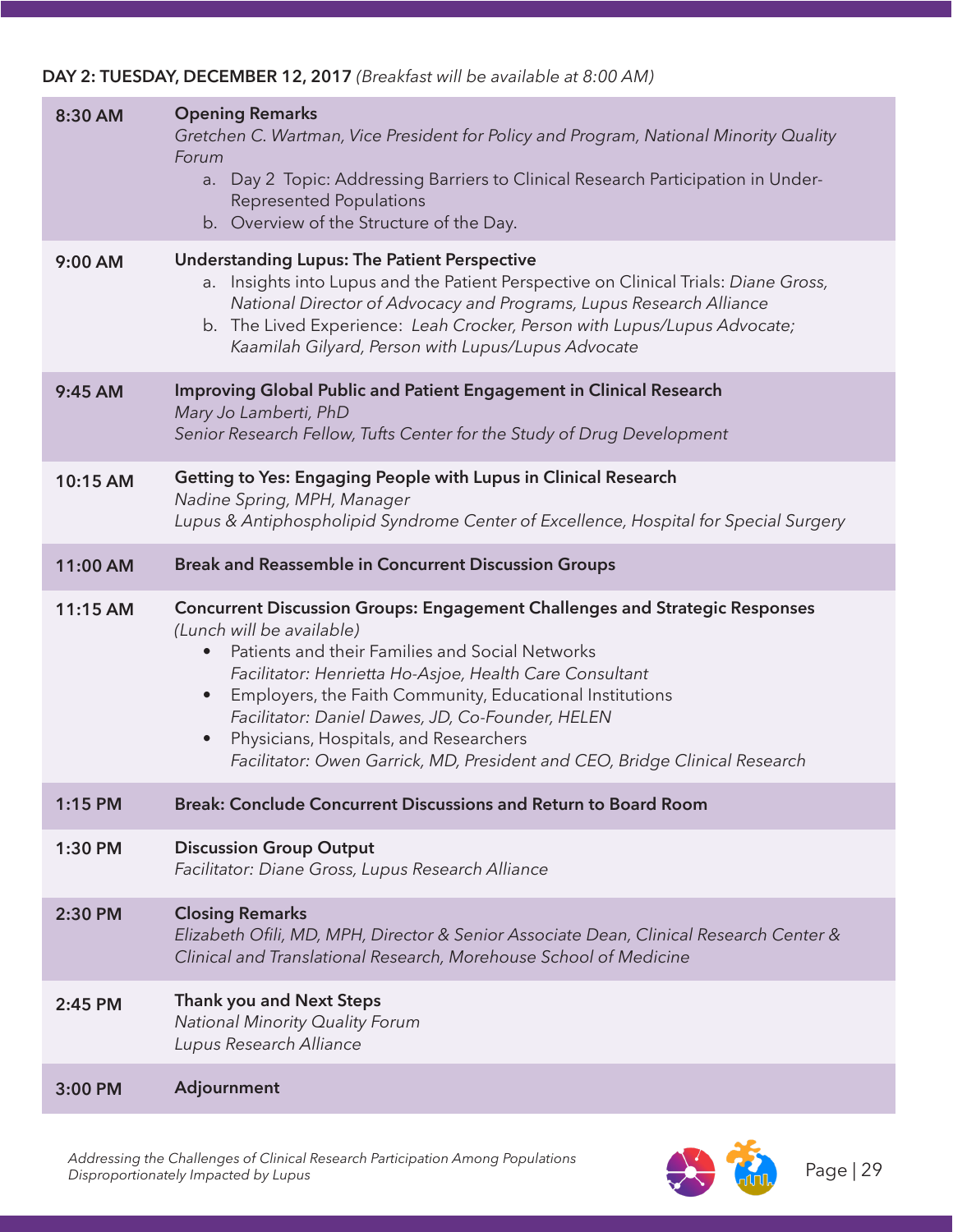# **Appendix C**

### **Lupus Multi-Cultural Engagement Partnership — Discussion Group Assignments**

#### **Discussion Group A: Patients and their Families and Social Networks**

| <b>Facilitator:</b> | <b>Henrietta Ho-Asjoe</b>                                                                                                                                                                                    | <b>Facilitator:</b> |
|---------------------|--------------------------------------------------------------------------------------------------------------------------------------------------------------------------------------------------------------|---------------------|
| Scribe:             | <b>Diane Gross</b>                                                                                                                                                                                           | Scribe:             |
| Participants:       | Brenda Blackmon<br>Stephanie Cogan<br>Christy Gamble, PhD, JD<br>Kaamilah Gilyard<br>Helen Kellar-Wood, PhD<br>Mary Jo Lamberti, PhD<br>Suzanne Schrandt, JD<br>Christina Vazquez Mateo, PhD<br>Liou Xu, PhD | Participants:       |

| Discussion Group B: Employers, the Faith<br><b>Community, Educational Institutions</b> |                                                                                                                                                            |  |
|----------------------------------------------------------------------------------------|------------------------------------------------------------------------------------------------------------------------------------------------------------|--|
| <b>Facilitator:</b><br>Scribe:                                                         | Daniel Dawes, JD<br><b>Gretchen Wartman</b>                                                                                                                |  |
| Participants:                                                                          | Sheldon Fields, PhD<br>Cary Goodman<br>Catherine Jackson<br>Beverly John<br>Cassandra McCullough<br>Damemarie Paul<br>Dayani Tipple<br>Edith Williams, PhD |  |

| <b>Discussion Group C: Physicians, Hospitals</b><br>and Researchers |                                                                                                                                                                                    |  |
|---------------------------------------------------------------------|------------------------------------------------------------------------------------------------------------------------------------------------------------------------------------|--|
| <b>Facilitator:</b><br>Scribe:                                      | <b>Owen Garrick, MD</b><br>Kim Kaiser                                                                                                                                              |  |
| Participants:                                                       | Anca Askanase, MD<br>Andrea Kott<br>Sam Lim, MD<br>Niva Lubin-Johnson, MD<br>Sheryl McCalla, JD<br>Martha Nolan, JD<br>Elizabeth Ofili, MD<br>Bonnie Pobiner, PhD<br>Nadine Spring |  |

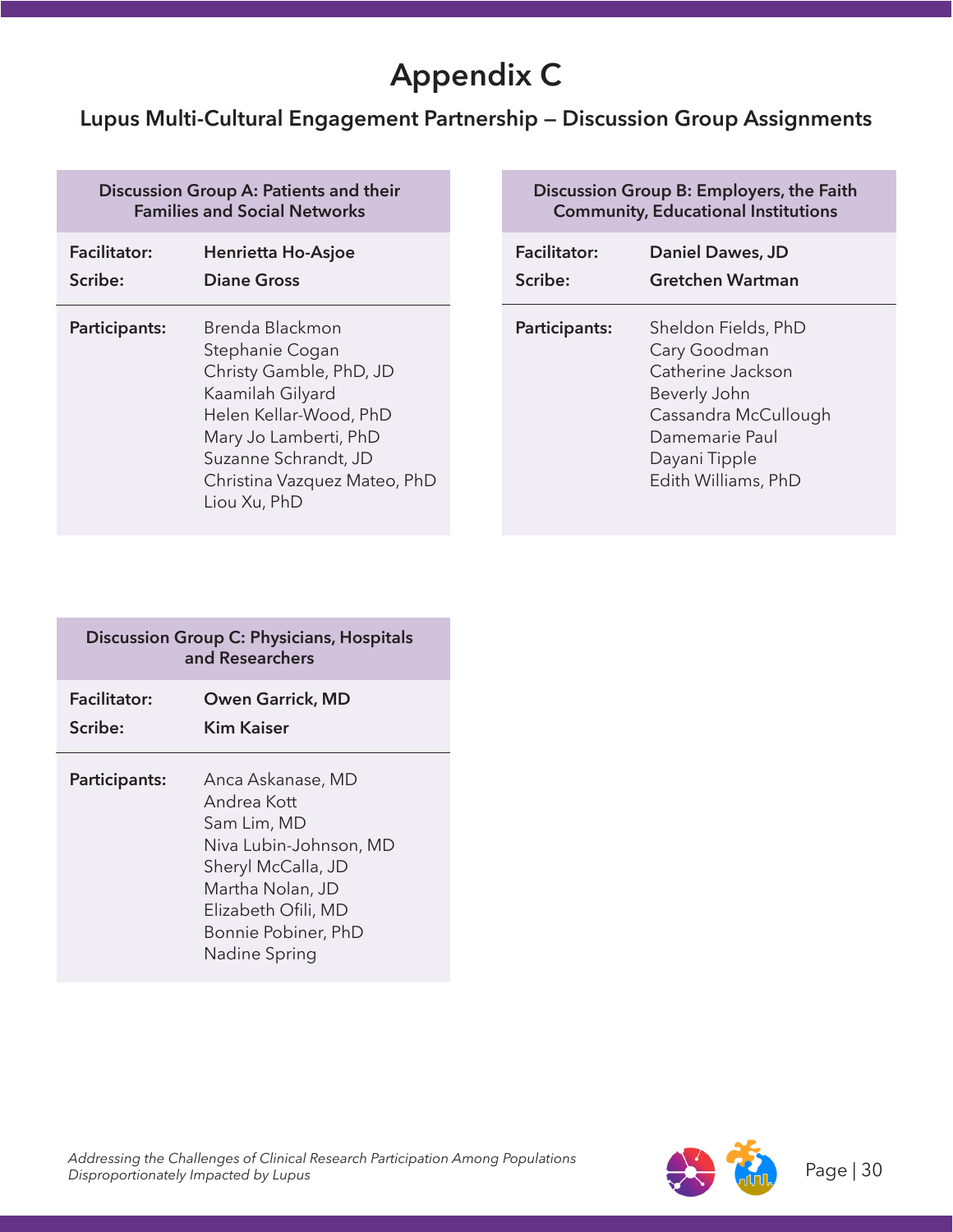# **Appendix D**

### **Background Information for the Lupus Multi-Cultural Engagement Partnership Meeting**

#### **Outcomes**

The desired outcomes of the inaugural meeting of the Lupus Multi-Cultural Engagement Partnership were to 1. develop national and local strategies that can be piloted to break the barriers and expand patient advocacy efforts around clinical research and awareness of lupus, and 2. form new alliances that will result in new education and awareness programs around clinical research specifically for underrepresented populations.

### **Problem Statement (Background Document Shared with Participants)**

Systemic lupus erythematosus (SLE or lupus) is a complex, multisystem autoimmune disease predominantly affecting women and diagnosed during childbearing years (ages 15-44). ijil In lupus, the immune system inexplicably and randomly attacks the body's own tissues and vital organs, including the heart, brain, kidneys, lungs and blood. Lupus is a leading cause of premature cardiovascular disease, heart attack, stroke, and kidney disease among young women. The disease is characterized by periods of more severe symptoms and disease activity called "flares" and remissions. The chronic nature of lupus leads to organ damage accrual over time, and increased mortality and morbidity when compared to the general population. Lupus can impact any organ, some of the most severe and debilitating forms of lupus include lupus nephritis, a kidney inflammation that can result in kidney failure, and central nervous system disease causing seizure, brainstem dysfunction, stroke or psychosis.

Lupus affects an estimated 200,000-500,000 people in the United States with some claiming the figure may be as high as 1.5 million. One of the difficulties of diagnosing and treating lupus is that no two cases are alike; the disease affects everyone differently. In addition, there is no one test to diagnose lupus. Lupus has been referred to as the great imitator because the symptoms vary widely, and it is often mistaken for other diseases. Therefore, a diagnosis can take months, even years, from symptom onset. Lupus patients often report it takes 4-6 years and an average of 3 doctors to get diagnosed. As the ten-year survival rate decreases from 80-90% to 60% with advanced stage disease,<sup>iii</sup> early detection is critical.

Some of the symptoms of lupus include a red rash on the face often in the shape of a butterfly across the nose and cheeks, painful or swollen joints, unexplained fever, swollen glands, extreme or prolonged fatigue, hair loss, sensitivity to the sun, fingers turning white and/or blue in the cold, and memory problems. When a person experiences these symptoms, it is called a flare. Flares can be triggered by ultraviolet light, infections, stress, and changes in medication.

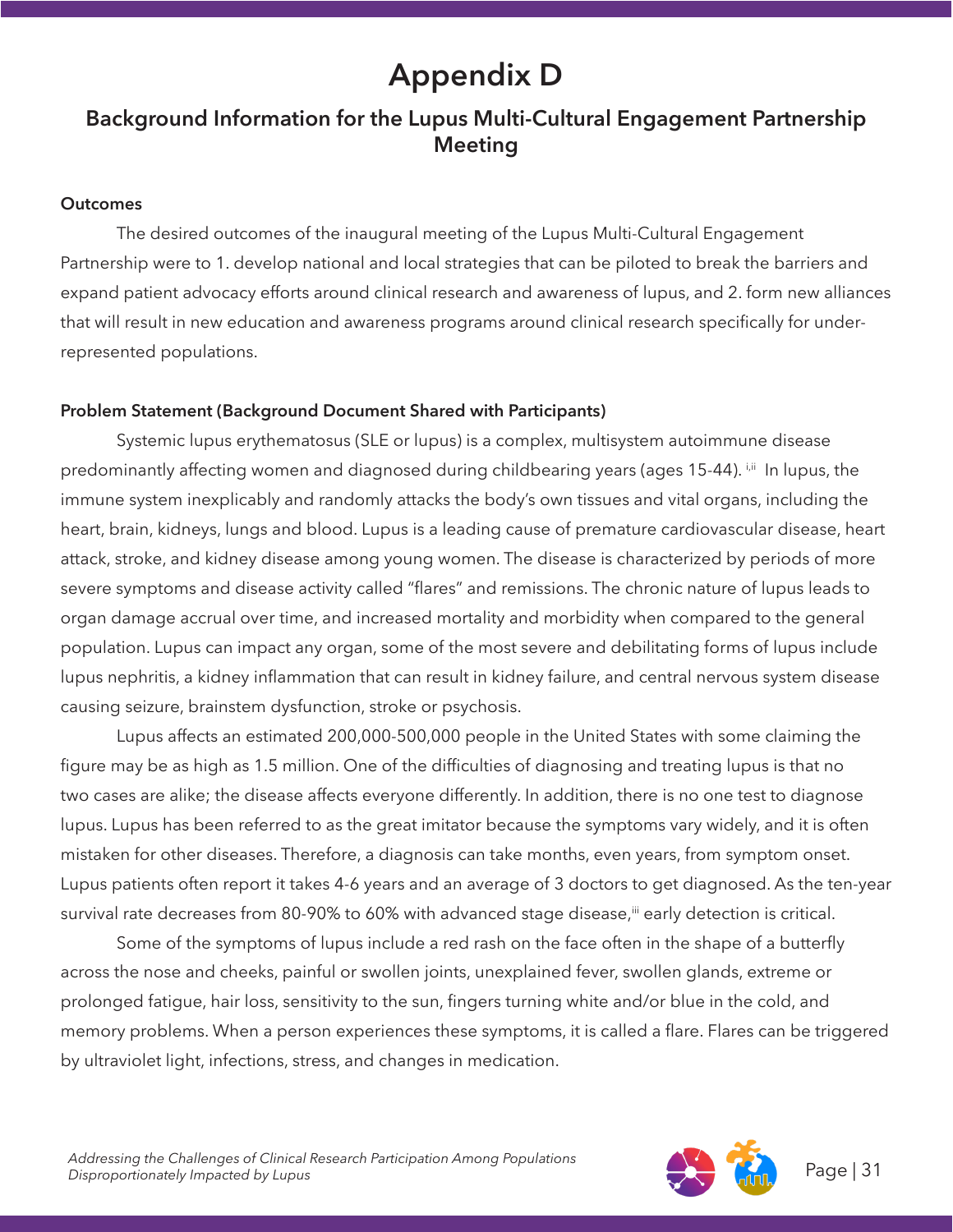There is no known prevention or cure for lupus. Current treatments address the symptoms but not the underlying disease and have problems with efficacy and toxicity. Only four treatments have been approved for lupus and only one of these, belimumab, was developed specifically for lupus. For the most feared complication of the disease, lupus nephritis, there are no approved treatments.

#### **Disparities in Lupus**

Lupus disproportionately affects women at a rate of 9:1. It disproportionately affects traditionally underserved populations - African American, Hispanic, Asian, and Native Americans. These women of color have two to three times higher risk for developing lupus than Caucasians.

Five-year survival in people with lupus has improved from 50% in the 1950's to over 90% currently,<sup>iv,v</sup> but mortality remains high and is on the rise compared to the general population. Mortality rates among traditionally underserved populations with lupus are over 3 times as high as Caucasians, and they are more likely to experience multiple comorbidities such as cardiovascular disease and diabetes, and worse health outcomes and related quality of life. vi, vii, viii, iv,x The reasons for these health disparities are complex, and include genetics, comorbidities and socioeconomic challenges. Access to healthcare and active engagement of the patient in their own care are particularly important factors.

To better understand the prevalence and incidence of lupus, particularly its impact on people of African American, Hispanic, Asian, and Native American descent, the Centers for Disease Control and Prevention has funded development of 5 lupus registries in Georgia, Michigan, New York City, California and the Indian Health Service. Results published to date continue to show the disproportionate impact of lupus on traditionally underserved populations. Xi, xii, xiii According to the US Census, the total non-Caucasian population is expected to rise to 56% in 2060 compared to 35% in 2014, xiv so it can be expected that the burden of lupus will significantly increase.

### **Cost to Society**

The cost of lupus has a significant impact on our society. Chronic diseases with early onset, like lupus, have a negative impact on earnings and the ability to accrue for retirement. Since lupus tends to impact women in their prime earning years, many people with lupus end up relying on public assistance. A study of people employed at the time of lupus diagnosis found that by five years after diagnosis, 15% had stopped working, by 10 years, 36% had stopped working, and by 15 years, 51% had stopped working. On average, these individuals were diagnosed in their mid-thirties; therefore, almost none were employed to the normal retirement age.<sup>xv</sup> A study of employment and work disability for people with SLE found that 33% of SLE patients were on work disability, while 47% were employed. Work disability was related to "a variety of psychosocial and disease related factors, including age, race, sex, SES [socio-economic status],

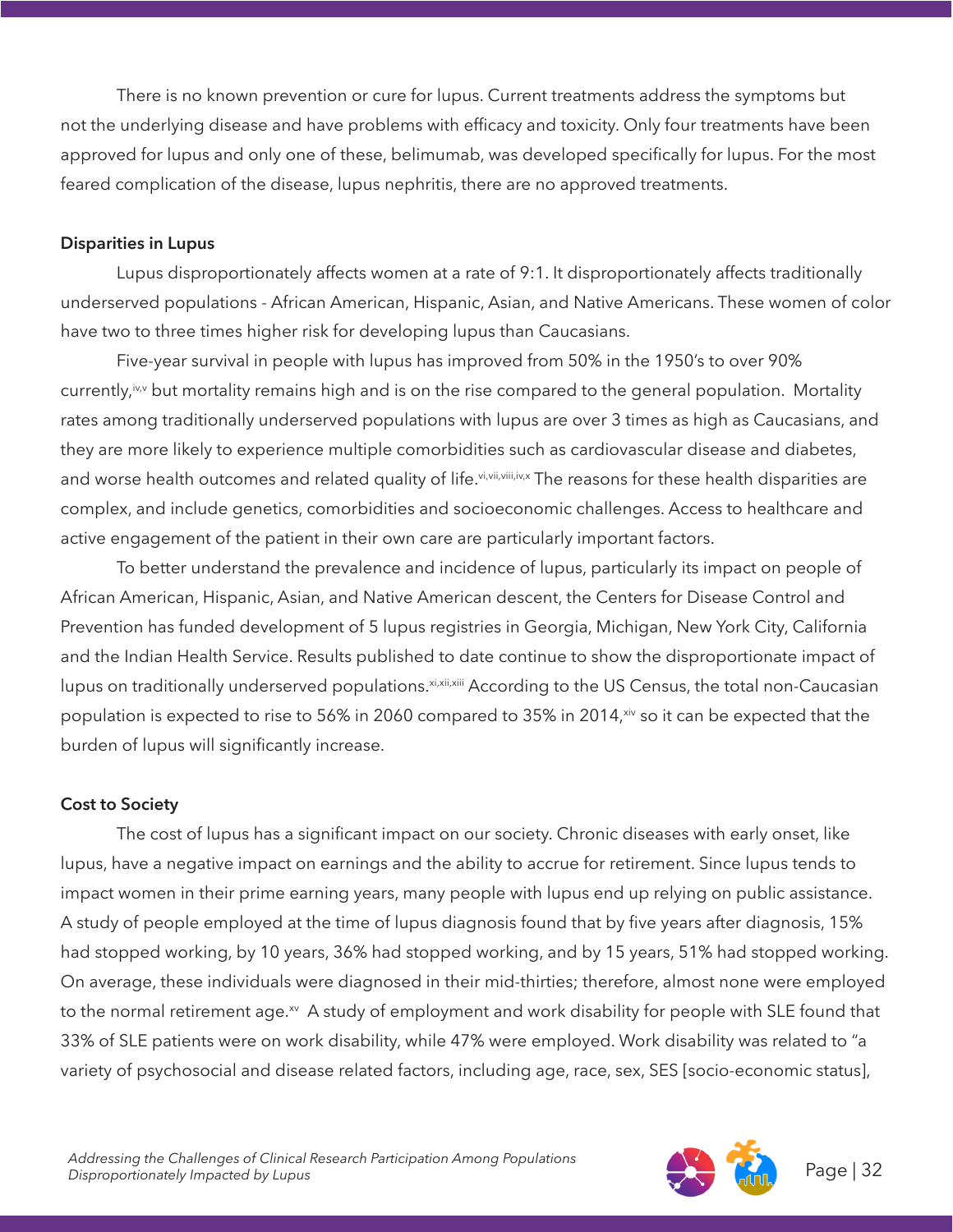education, disease activity and duration, pain, fatique, anxiety, and neurocognitive involvement."xvi

The annual cost per SLE patient, including medical, work absence, and short term disability, is higher than for diabetes, chronic obstructive pulmonary disease, and heart disease. A study using a database of patients with employer sponsored medical coverage found that direct medical expenses in one year for people with lupus was \$19,502, 2.7 times greater than matched controls without lupus. <sup>xvii</sup>

### **Lack of Safe and Effective Therapies**

Because of the complex nature of lupus and the fact that there is no cure, treatment is focused on preventing flares, managing symptoms when they occur, and reducing organ damage and other problems. A variety of medications are used to treat lupus, many of which have side effects including hair loss and weight gain. In addition to medication to treat lupus symptoms, patients may be on medication to treat conditions related to lupus such as high blood pressure, osteoporosis, or blood clots.

Medications used to treat the disease, such as corticosteroids or immunosuppressants, can cause increased susceptibility to infection or osteoporosis, and can lack efficacy and cause toxicity in some patients.<sup>xviii,xix,xx,xxi</sup> The unpredictable nature of the disease, need for long term treatments, and the effects of disease activity and treatment can severely impact quality of life.

Only four FDA-approved medicines are available to lupus patients – belimumab, the antimalarial hydroxychloroquine, prednisone (a corticosteroid), and aspirin. In 2011, belimumab was the first drug in over 50 years to be approved for lupus and the first ever developed specifically for lupus. However, belimumab does not remove the need for other treatments. Standard of care continues to rely on corticosteroids combined with immunosuppressant and chemotherapeutic agents approved for other indications. These treatments can be effective in alleviating symptoms but have toxicities and harmful side effects (including osteoporosis, sterility, and infections) that can be as debilitating as the disease itself.

For lupus nephritis, which affects up to 60% of patients, there are no FDA approved treatments. Despite the adoption of immunosuppressant medicines and new treatment regimens there has been no reduction in the percentage of patients progressing to end-stage renal disease (ESRD). Worryingly, and for reasons that are not understood, the incidence of ESRD among lupus nephritis patients may in fact be increasing.

Although lupus is more severe and more prevalent in non-white populations, recruitment of these traditionally underserved populations to participate in clinical trials has proved particularly challenging. For example, belimumab Phase 3 trials did not include enough African American patients to determine if the drug is effective in this population. As a result, the FDA has mandated a post approval trial in black race patients. New initiatives are needed to understand the reasons for the failures to include diverse patients in lupus clinical trials and develop evidence-based remedies.

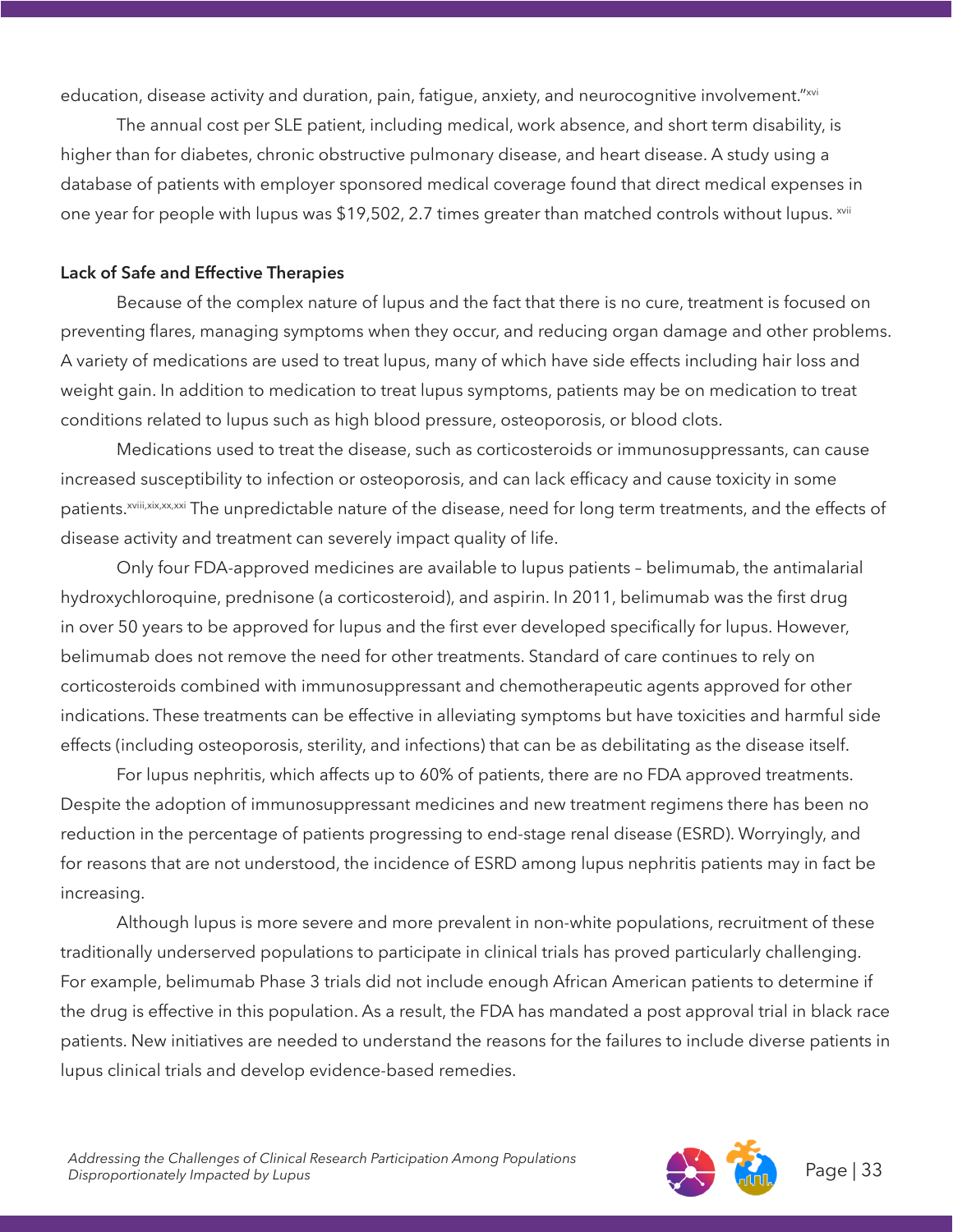Lupus clinical trials are highly challenging due to the extreme heterogeneity of the disease and the demographics of the affected population. Only one drug has been approved specifically for lupus. However, owing to advances in understanding the biological basis of the disease there are now more lupus therapeutics in preclinical and clinical development than ever before. There is also tremendous investment at the federal level, the National Institutes of Health and industry have committed \$27 million to validate new targets in lupus as part of the landmark Accelerating Medicines Partnership.

#### **Lupus Research Alliance Efforts to Advance Drug Development**

The Lupus Patient-Focused Drug Development Initiative (PFDD) is a collaboration of the Lupus and Allied Diseases Association, the Lupus Foundation of America, and the Lupus Research Alliance. A daylong meeting to advance lupus therapy development and inform Food and Drug Administration (FDA) regulatory decision-making on new drugs for lupus was held in September 2017.

The meeting featured two panels of people with lupus and family members and speakers that included clinicians, representatives from the FDA, and a community representative. Audience members also provided input throughout the day on symptoms and treatments. Meeting participants spoke about the difficulties of managing treatment for this heterogeneous and unpredictable disease, including the side effects of many medications. Throughout the meeting, attendees demonstrated their resilience in the face of lupus and expressed the urgent need to develop new treatments. A comprehensive Lupus: Patient Voices report was sent to the FDA in March 2018 summarizing all the feedback from the meeting, online participation, and surveys from more than 2,000 people with lupus.

The Lupus Research Alliance launched the Lupus Clinical Investigators Network (LuCIN) to accelerate the identification and development of new therapies to treat lupus. Comprised of leading lupus experts at 58 academic research centers throughout North America, LuCIN provides a coordinated framework to test potential new treatments quickly and cost-effectively while upholding the highest scientific standards. Investigators are committed to the Network, working together to determine which new treatments and approaches to conducting clinical trials are most worth pursuing, as well as to involve patients as active members in the research process.

The goals of LuCIN are to: conduct safe and reliable clinical studies on new lupus treatments; facilitate sharing of clinical and biological data to better understand lupus; and enlist patient input and participation in clinical studies. Another primary objective is to identify leadership and promote collaboration throughout the lupus community of scientists, healthcare providers and patients and families.

The Network is also designed to advance quality lupus research by helping attract and train new researchers in the field. Experienced scientists mentor junior investigators at each center, encouraging the next generation of top talent to pursue lupus research as their career path. In addition, the insights gained

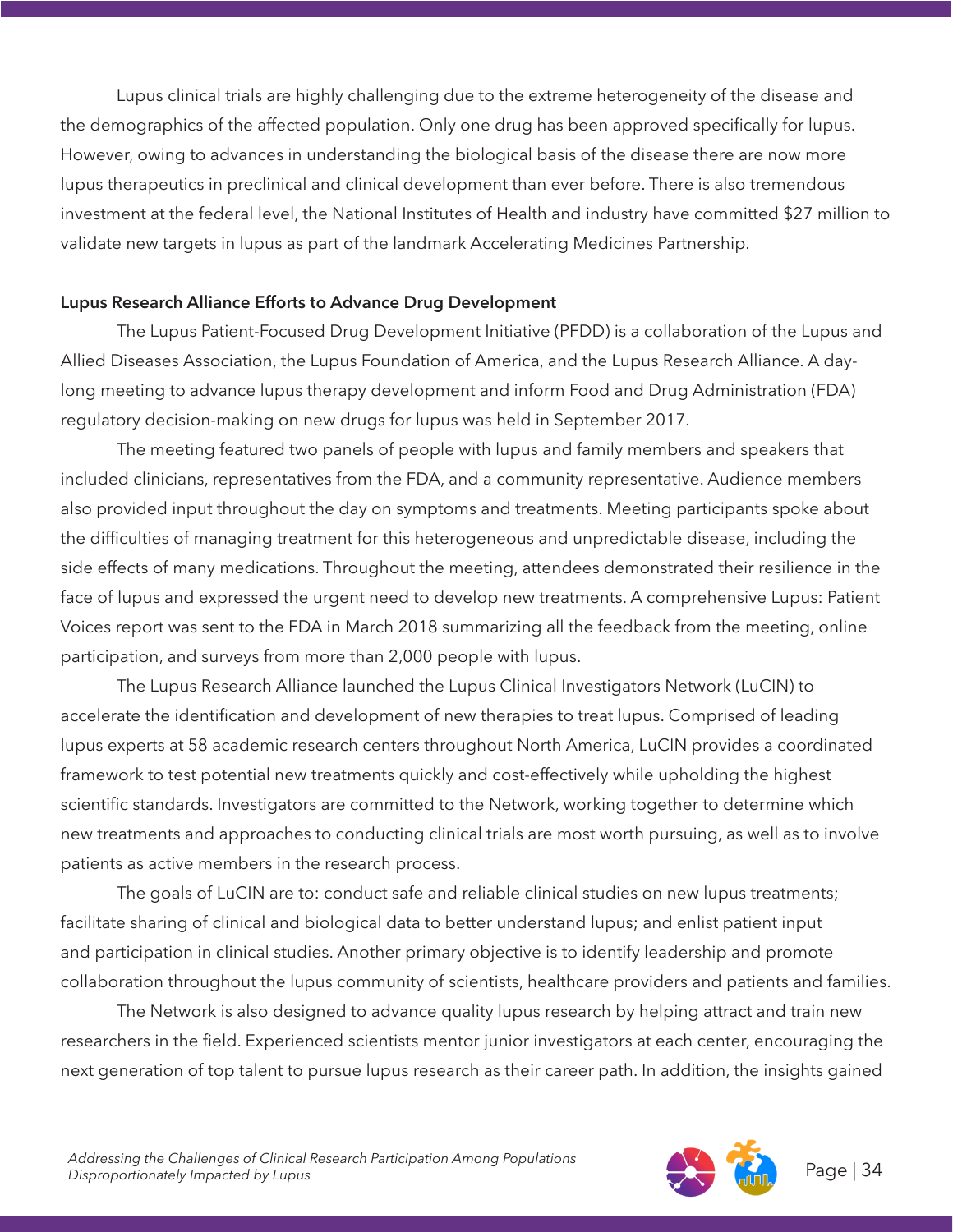by a consistent group of highly experienced investigators working on the same studies is expected to improve tools used to measure the effectiveness of potential treatments.

LuCIN was originally created as an outgrowth of a project initiated by the Lupus Research Alliance to test drugs that have been approved for other diseases by the U.S. Food and Drug Administration (FDA) for their potential in lupus, known as drug repurposing. Testing existing drugs for their possible use in lupus can bring new treatment options to patients faster. LuCIN will also pursue lupus clinical trials of investigational drugs in partnership with biotechnology/pharmaceutical companies.

iii Lateef A, Petri M. Unmet medical needs in systemic lupus erythematosus. Arthritis Research and Therapy. 2012;14(suppl4)s4:1-9.



i Ward M, Access to Care and the Incidence of End Stage Renal Disease Due to Systemic Lupus Ertythematosis. J Rheumatol. 2010 June; 37(6): 1158-63.

ii Yazdany J, Feldman C, Liu, J, et. Al. Quality of Care for Incident Lupus Nephritis Among Medicaid Beneficiaries in the United States. Arthritis Care Res. 2014 April; 66(4) 617-624.

iv Urnamoto KM, Michet CJ Jr, Thumboo J, Sunku J, O'Fallon WM, et al. Trends in the incidence and mortality of systemic lupus erythematosus, 1950-1992. Arthritis Rheum. 1999;42(1):46-50.

v Lim SS, Drenkard C, McCune WJ et al. Population-based lupus registries: advancing our epidemiologic understanding. Arthritis Rheum. 2009:61(10):1462-1466.

vi Alcaron GS, McGwin G, Rosman JM et al. Systemic lupus erythematosus in three ethnic groups. XIX. Natural history of the accrual of the American College of Rheumatology criteria prior to the occurrence of criteria diagnosis. Arthritis Rheum. 2004;51(4):609-15.

vii Alcaron GS, McGwin G, Uribe A, et al. Systemic lupus erythematosus in a multiethnic lupus cohort (LUMINA)xvii. Predictors of self-reported health-related quality of live early in the disease course. Arthritis Rheum. 2004:51(3):465-74.

viii Costenbader KH, Desai A, Alcaron GS et al. Trends in the incidence, demographics, and outcomes of end stage renal disease due to lupus nephritis in the US from 1995-2006. Arthritis Rheum. 2001:63(6):1681-88.

<sup>&</sup>lt;sup>ix</sup> Hanley JG, Urowitz MB, Su L, et al. Seizure disorders in systemic lupus erythematosus results from an international, prospective, inception cohord study. Ann Rheum Dis. 2012.

x Feldman C, Hiraki L, Liu J. et al. Epidemiology and Socio demographics of Systemic Lupus Erythematosus and Lupus Nephritis Among US Adults with Medicaid Coverage, 2000-2004. Arthritis & Rheumatism. 2013;65(3):753-763

xi Lim S, Bayakly A, Helmick C, et. al. The Incidence and Prevalence of Systemic Lupus Erythematosus, 2002-2004. The Georgia Lupus Registry. Arthritis & Rheum. 2014;66(2):375-368.

xii Marder W, Somers EC, Lewis EE, et al. (2010) Michigan Lupus Epidemiology & Surveillance Program (MILES): Patients presenting with cutaneous lupus as first symptom have delayed progression to SLE. International Congress on Autoimmunity.

xiii Dall'Era M, Snipes K, Cisternas M, et Al.(2014) Preliminary Population- Based Incidence and Prevalence Estimates of SLE: The California Lupus Surveillance Project. American College of Rheumatology Scientific Meeting.

xiv US Census Bureau (2013). Projections of the Size and Composition of the US Population: 2014-2060. Accessed May 12, 2015 at: https://www. census.gov/content/dam/Census/library/publications/2015/demo/p25-1143.pdf

xv Yelin E, Trupin L, Katz P, Criswell L, Yazdany J, Gillis J, et al. Work dynamics among persons with systemic lupus erythematosus. Arthritis Rheum 2007;57:56–63

xvi Baker K, Pope J. Employment and work disability in systemic lupus erythematosus: a systematic review. Rheumatology 2009; 48(3):281–284.

<sup>&</sup>lt;sup>xvii</sup> Carls G, Li T, Panopalis P, Wang S, Mell AG, Gibson TB, Goetzel RZ. Direct and indirect costs to employers of patients with systemic lupus erythematosus with and without nephritis. J Occup Environ Med. 2009;51(1):66-79.

xviii Gladman DD, G. C. (2000;27(2)). The Systemic Lupus International Collaborating Clinics/American College of Rheumatology damage index for systemic lupus erythematosus international comparison. J Rheumatol, 373-376.

xix Calvo- Alen J, McGwin G, Toloza S, et al. Systemic lupus erythematosus in a multiethnic US Cohort (LUMINA);XXIV. Cytotoxic treatment is an additional risk factor for the development of symptomatic osteonecrosis in lupus patients: results of a nested matched case control study. Ann Rheum Dis. 2006;65(6)785-790)

xx Haque S, Gorden C, Isenberg D et. al. Risk factors for clinical coronary artery disease in systemic lupus erythematosus: there lupus atheroscelerosis evaluation of risk (LASER) study. J Rheumatol. 2010, 37(2):322-329.

xxi Zonana-Nacach A, Yanez P, Jimenez-Bladeras FJ et al. Disease activity, damage and survival in Mexican patients with acute sever systemic lupus erythematosus. Lupus. 2007;16(12:997-1000.